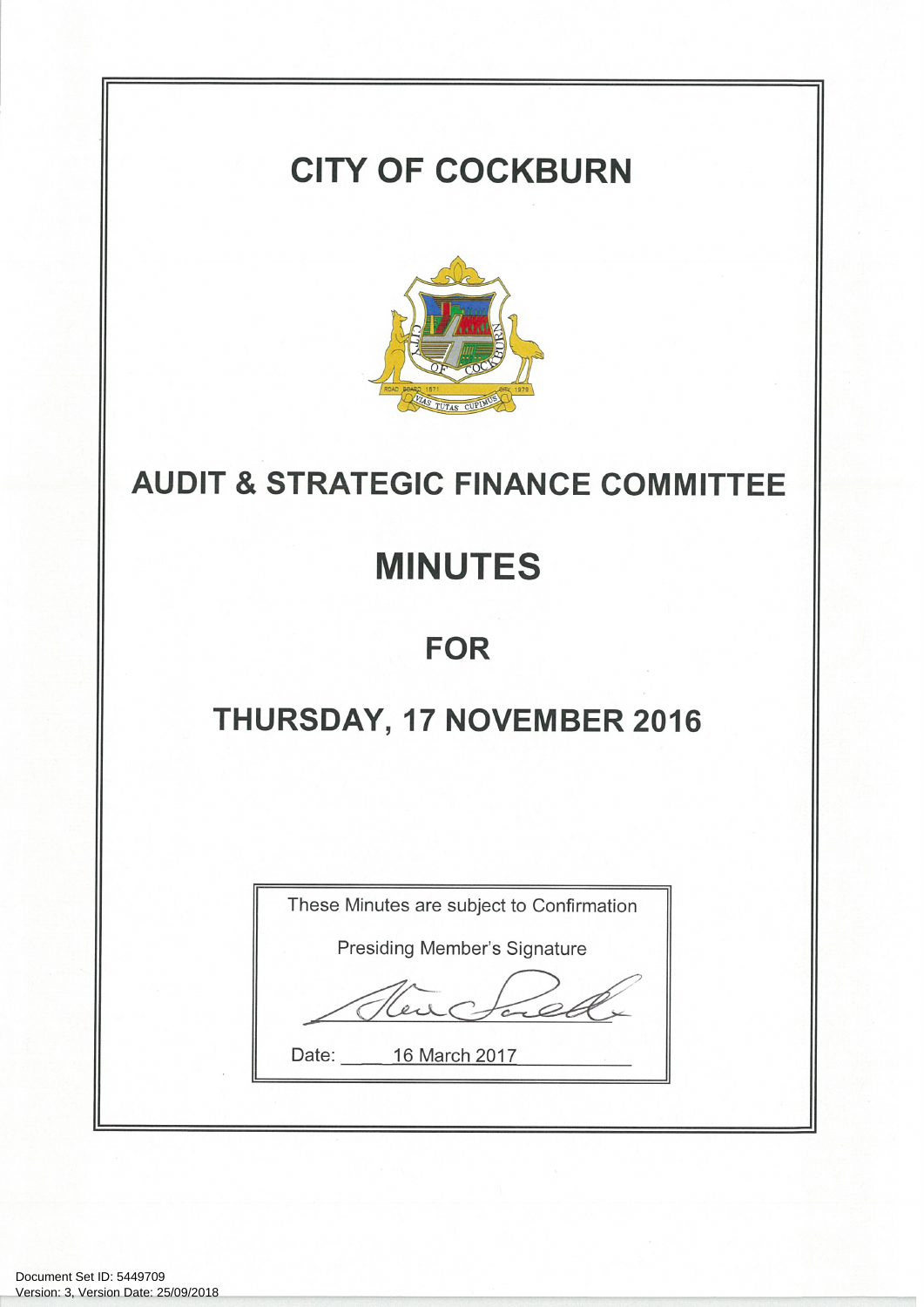### **CITY OF COCKBURN**

#### **SUMMARY OF MINUTES OF AUDIT & STRATEGIC FINANCE COMMITTEE MEETING HELD ON THURSDAY, 17 NOVEMBER 2016 AT 6:00 PM**

#### **Page**

 $\overline{\phantom{0}}$ 

| 1.               |      |                                                                                                                                                            |  |
|------------------|------|------------------------------------------------------------------------------------------------------------------------------------------------------------|--|
| 2.               |      | APPOINTMENT OF PRESIDING MEMBER (IF REQUIRED)  1                                                                                                           |  |
| 3.               |      | DISCLAIMER (TO BE READ ALOUD BY PRESIDING MEMBER) 1                                                                                                        |  |
| $\overline{4}$ . |      | ACKNOWLEDGEMENT OF RECEIPT OF WRITTEN DECLARATIONS OF<br>FINANCIAL INTEREST AND CONFLICT OF INTEREST (BY PRESIDING                                         |  |
| 5                |      |                                                                                                                                                            |  |
| 6.               |      |                                                                                                                                                            |  |
| 7 <sub>1</sub>   |      |                                                                                                                                                            |  |
|                  | 7.1  | (MINUTE NO 177) (ASFC 17/11/2016) - MINUTES OF THE AUDIT<br>AND STRATEGIC FINANCE COMMITTEE MEETING - 21/07/2016 2                                         |  |
| 8.               |      |                                                                                                                                                            |  |
| 9.               |      |                                                                                                                                                            |  |
| 10.              |      | BUSINESS LEFT OVER FROM THE PREVIOUS MEETING (IF                                                                                                           |  |
| 11.              |      | DECLARATION BY MEMBERS WHO HAVE NOT GIVEN DUE<br>CONSIDERATION TO MATTERS CONTAINED IN THE BUSINESS PAPER                                                  |  |
| 12.              |      |                                                                                                                                                            |  |
|                  | 12.1 | (MINUTE NO 178) (ASFC 17/11/2016) - CHIEF EXECUTIVE<br>OFFICER'S BI-ENNIAL REVIEW FOR RISK, LEGISLATIVE<br>COMPLIANCE & INTERNAL CONTROL 2016 (021/012) (J |  |
|                  | 12.2 | (MINUTE NO 179) (ASFC 17/11/2016) - RISK MANAGEMENT<br>INFORMATION REPORT (021/012) (J NGOROYEMOTO) 5                                                      |  |
|                  | 12.3 | (MINUTE NO 180) (ASFC 17/11/2016) - LEGAL PROCEEDINGS<br>BETWEEN COUNCIL AND OTHER PARTIES (118/001) (J                                                    |  |
| 13.              |      |                                                                                                                                                            |  |
| 14.              |      |                                                                                                                                                            |  |
|                  | 14.1 | (MINUTE NO 181) (ASFC 17/11/2016) - APPOINTMENT OF<br>EXTERNAL AUDITOR FOR THE 2016/17 FINANCIAL YEAR                                                      |  |
|                  |      |                                                                                                                                                            |  |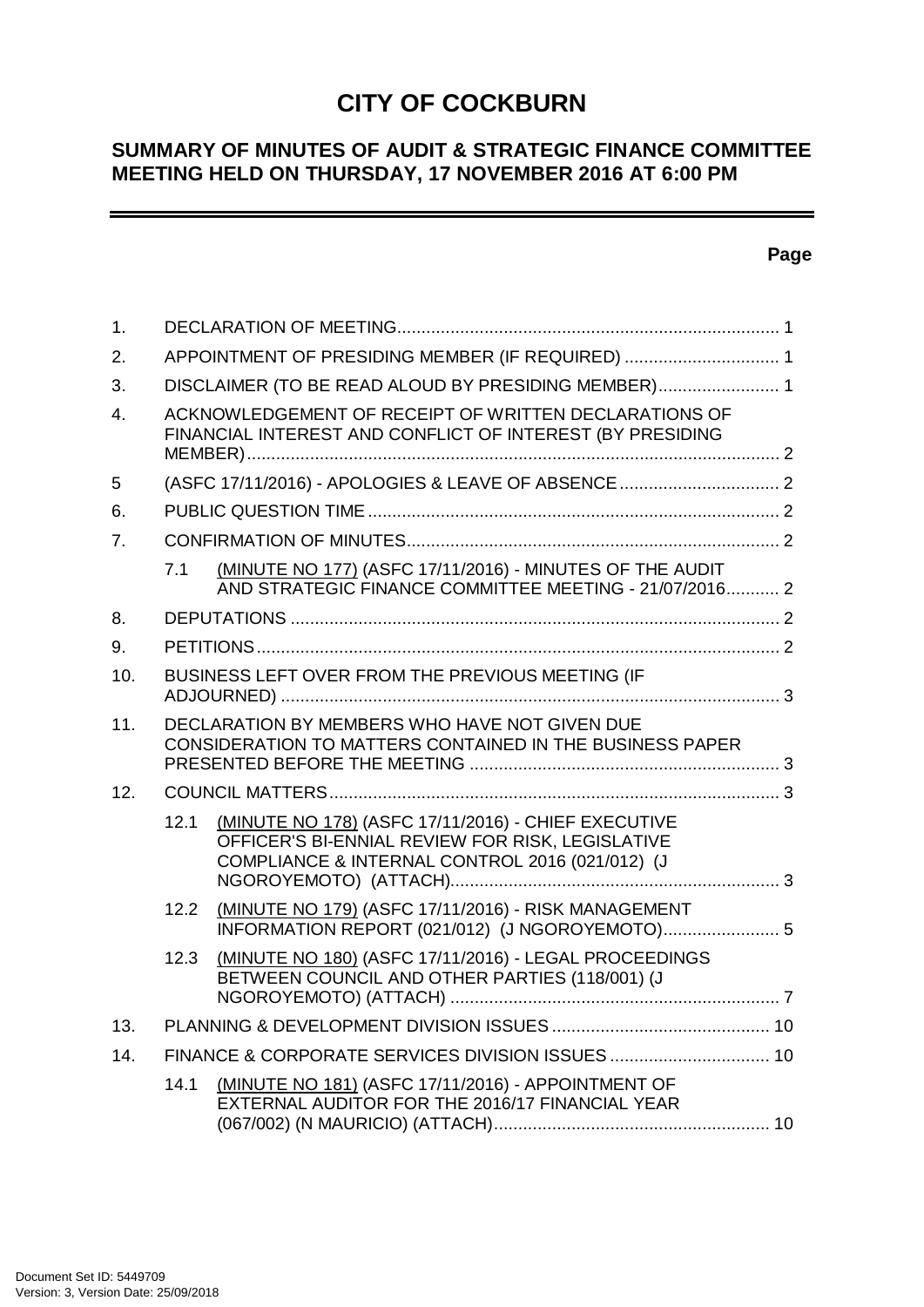|     | 14.2 | (MINUTE NO 182) (ASFC 17/11/2016) - ANNUAL PERFORMANCE<br>REVIEW OF MONETARY AND NON-MONETARY INVESTMENTS<br>FOR THE FINANCIAL YEAR 2015/16 (073/001; 073/004) (S |  |
|-----|------|-------------------------------------------------------------------------------------------------------------------------------------------------------------------|--|
|     | 14.3 | (MINUTE NO 183) (ASFC 17/11/2016) - 2015/16 FINANCIAL<br>STATEMENTS AND EXTERNAL AUDIT REPORT (071/003;                                                           |  |
| 15. |      |                                                                                                                                                                   |  |
| 16. |      |                                                                                                                                                                   |  |
| 17. |      |                                                                                                                                                                   |  |
| 18. |      | MOTIONS OF WHICH PREVIOUS NOTICE HAS BEEN GIVEN  26                                                                                                               |  |
| 19. |      | NOTICES OF MOTION GIVEN AT THE MEETING FOR CONSIDERATION                                                                                                          |  |
| 20. |      | NEW BUSINESS OF AN URGENT NATURE INTRODUCED BY MEMBERS                                                                                                            |  |
| 21. |      | MATTERS TO BE NOTED FOR INVESTIGATION, WITHOUT DEBATE 26                                                                                                          |  |
| 22. |      |                                                                                                                                                                   |  |
| 23  |      |                                                                                                                                                                   |  |
|     |      |                                                                                                                                                                   |  |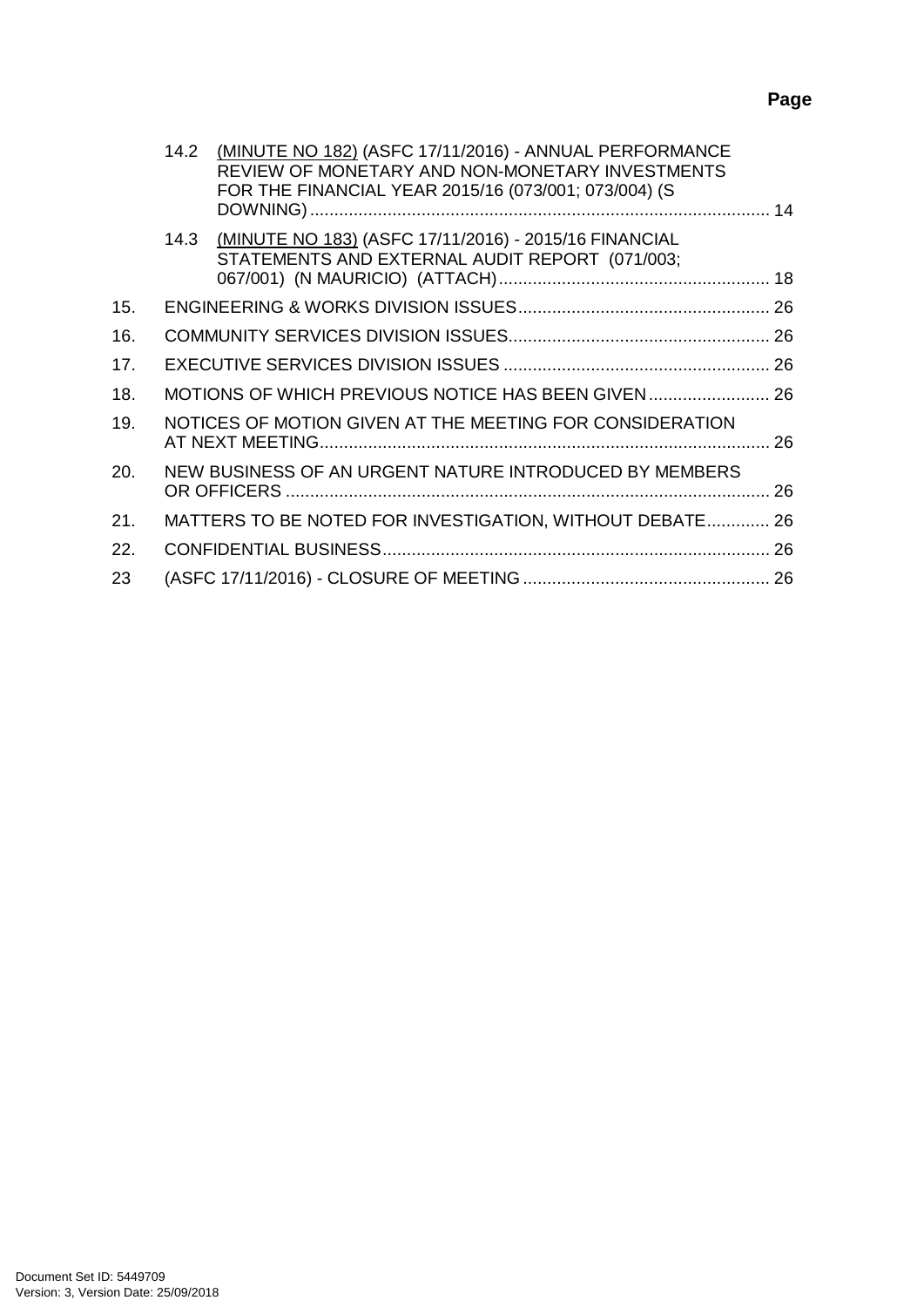### **CITY OF COCKBURN**

#### **MINUTES OF AUDIT & STRATEGIC FINANCE COMMITTEE MEETING HELD ON THURSDAY, 17 NOVEMBER 2016 AT 6:00 PM**

#### **PRESENT:**

#### **ELECTED MEMBERS**

| Mr S Portelli      | $\blacksquare$           | <b>Councillor (Presiding Member)</b> |
|--------------------|--------------------------|--------------------------------------|
| Mr L Howlett       | $\overline{\phantom{0}}$ | Mayor                                |
| Mrs C Reeve-Fowkes | $\overline{\phantom{0}}$ | Deputy Mayor                         |

#### **IN ATTENDANCE**

| Mr S. Cain       |   | <b>Chief Executive Officer</b>            |  |  |  |  |
|------------------|---|-------------------------------------------|--|--|--|--|
| Mr D. Green      |   | Community<br>Governance &<br>Director,    |  |  |  |  |
|                  |   | <b>Services</b>                           |  |  |  |  |
| Mr S. Downing    |   | Director, Finance & Corporate Services    |  |  |  |  |
| Mr D. Arndt      | - | Director, Planning & Development          |  |  |  |  |
| Mr C. Sullivan   | - | Director, Engineering & Works             |  |  |  |  |
| Mr N. Mauricio   | - | Manager, Finance Services                 |  |  |  |  |
| Ms M Tobin       |   | Executive Manager, Strategy<br>Civic<br>& |  |  |  |  |
|                  |   | Support                                   |  |  |  |  |
| Mr J Ngoroyemoto |   | Governance & Risk Co-ordinator            |  |  |  |  |
| Mrs B. Pinto     | - | PA to Directors - Fin. & Corp. Services & |  |  |  |  |
|                  |   | Governance & Comm. Services               |  |  |  |  |

#### **1. DECLARATION OF MEETING**

The Presiding Member declared the meeting open at 6.01 pm and welcomed Mr Anthony Macri and Mr Mit Gudka from Macri Partners, the City's External Auditor.

#### **2. APPOINTMENT OF PRESIDING MEMBER (If required)**

Nil.

#### **3. DISCLAIMER (TO BE READ ALOUD BY PRESIDING MEMBER)**

Nil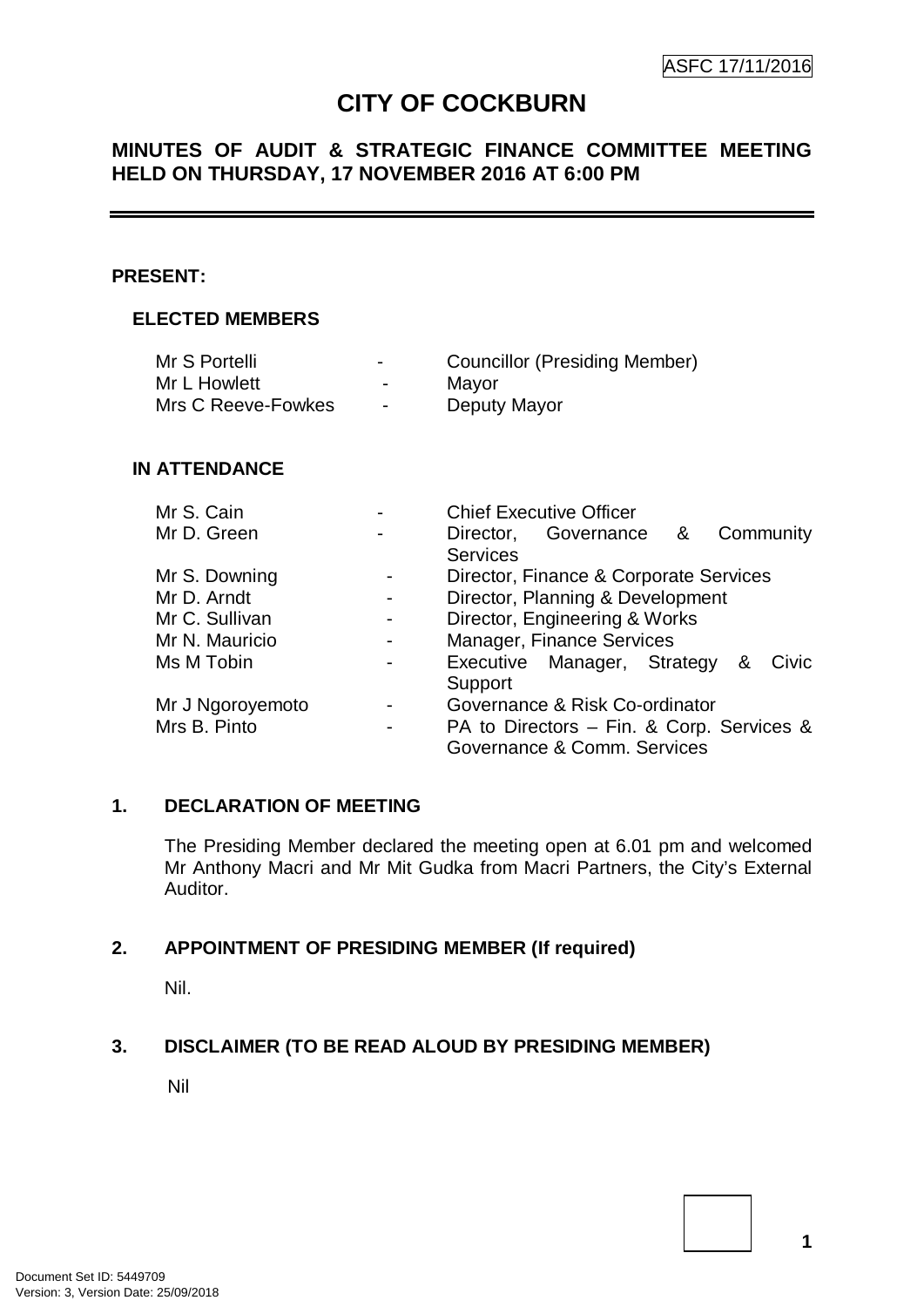ASFC 17/11/2016

#### **4. ACKNOWLEDGEMENT OF RECEIPT OF WRITTEN DECLARATIONS OF FINANCIAL INTEREST AND CONFLICT OF INTEREST (BY PRESIDING MEMBER)**

Nil

#### **5 (ASFC 17/11/2016) - APOLOGIES & LEAVE OF ABSENCE**

| <b>CIr Kevin Allen</b>         | $\overline{\phantom{0}}$ | Apology |
|--------------------------------|--------------------------|---------|
| <b>CIr Chamonix Terblanche</b> | -                        | Apology |
| <b>CIr Bart Houwen</b>         | $\overline{\phantom{0}}$ | Apology |

#### **6. PUBLIC QUESTION TIME**

Nil

#### **7. CONFIRMATION OF MINUTES**

#### **7.1 (MINUTE NO 177) (ASFC 17/11/2016) - MINUTES OF THE AUDIT AND STRATEGIC FINANCE COMMITTEE MEETING - 21/07/2016**

#### **RECOMMENDATION**

That Committee confirms the Minutes of the Audit and Strategic Finance Committee Meeting held on Thursday, 21 July 2016 as a true and accurate record, subject to Clr Bart Houwen being noted as an apology.

#### **COMMITTEE DECISION**

MOVED Deputy Mayor C Reeve-Fowkes SECONDED Mayor L Howlett that the recommendation be adopted.

#### **CARRIED 3/0**

#### **8. DEPUTATIONS**

Nil

#### **9. PETITIONS**

Nil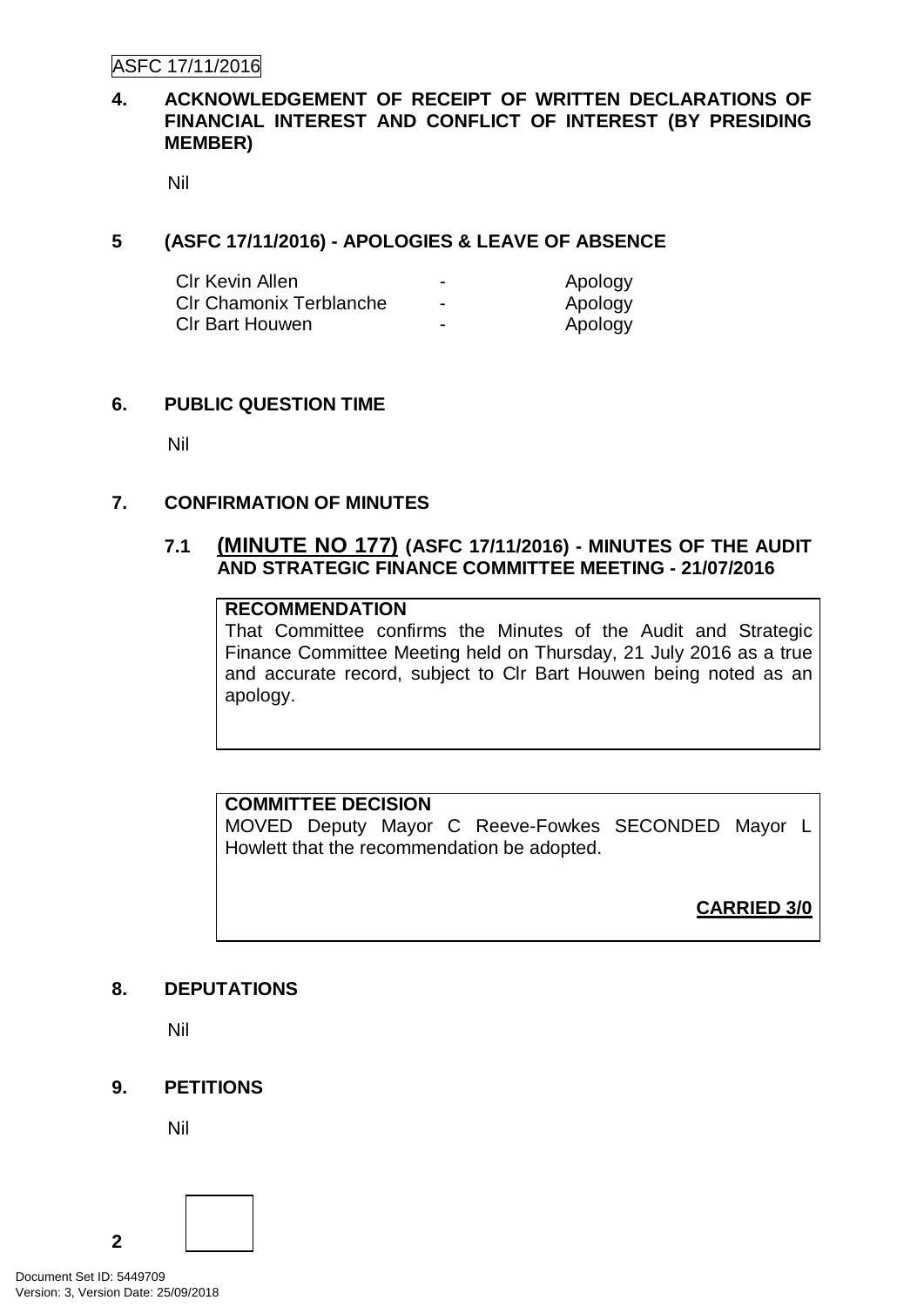#### **10. BUSINESS LEFT OVER FROM THE PREVIOUS MEETING (IF ADJOURNED)**

Nil

#### **11. DECLARATION BY MEMBERS WHO HAVE NOT GIVEN DUE CONSIDERATION TO MATTERS CONTAINED IN THE BUSINESS PAPER PRESENTED BEFORE THE MEETING**

Nil

#### **12. COUNCIL MATTERS**

AT THIS POINT IN THE MEETING, THE TIME BEING 6.05 PM THE FOLLOWING ITEMS WERE CARRIED BY 'EN BLOC' RESOLUTION OF **COMMITTEE** 



**12.1 (MINUTE NO 178) (ASFC 17/11/2016) - CHIEF EXECUTIVE OFFICER'S BI-ENNIAL REVIEW FOR RISK, LEGISLATIVE COMPLIANCE & INTERNAL CONTROL 2016 (021/012) (J NGOROYEMOTO) (ATTACH)**

#### **RECOMMENDATION**

That Council receives the Chief Executive Officer's Bi-ennial Review of the appropriateness and effectiveness of the City's systems and procedures in relation to risk management, internal controls and legislative compliance as detailed in the 2016 CEO bi-ennial review results, attached to the Agenda.

#### **COMMITTEE RECOMMENDATION**

MOVED Deputy Mayor C Reeve-Fowkes SECONDED Mayor L Howlett that the recommendation be adopted.

**CARRIED 3/0**

**COUNCIL DECISION**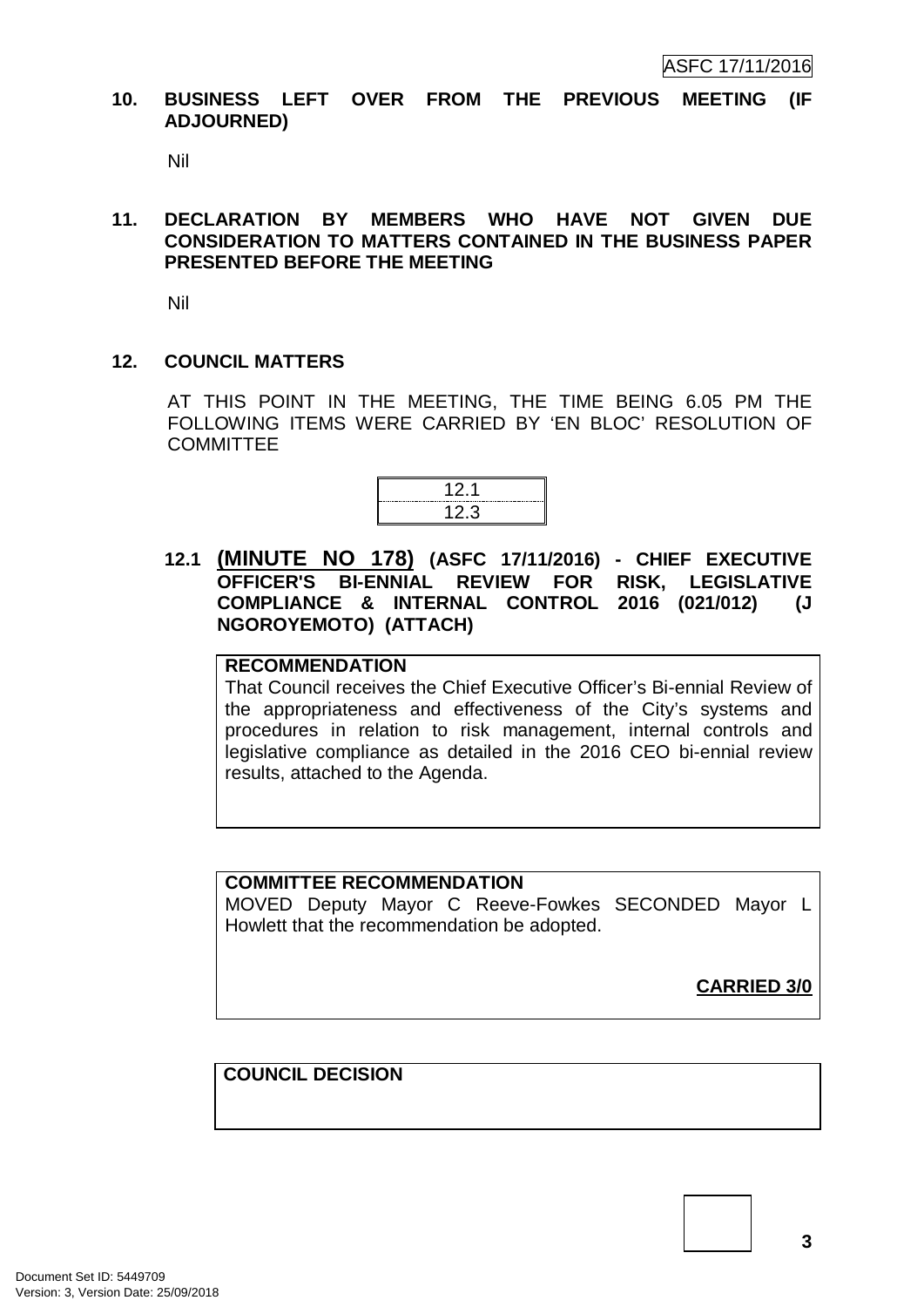#### **Background**

In 2013, the Local Government (Audit) Regulations 1996 (the Regulations) were amended to include an obligation for each local government to bi-ennially review its systems and procedures regarding risk, legislative compliance and internal control (the Review). The review has been completed, and the results are presented to the Audit & Strategic Finance Committee.

#### **Submission**

N/A

#### **Report**

Regulation 17 of the Regulations requires the Chief Executive Officer (the CEO) to undertake the Review, at least every two calendar years. The Review assesses the appropriateness and effectiveness of the City of Cockburn's (the City's) systems and procedures in relation to:

- risk management;
- internal controls; and
- legislative compliance.

The Department of Local Government and Communities issued Local Government Guideline 9 'Audit in Local Government' in September 2013 (the Guideline) which in part outlines the items to be considered in the Review.

In conducting the Review, the City has assessed its progress against each of the items in the Guideline and the results are summarised in 2016 Chief Executive Officer's Bi-ennial Review results attached to the Agenda. The Review has confirmed that the City has sound and effective systems and procedures in place for many areas covered by the Review. The Review also highlighted those areas where improvements to strengthen the City's position are required, and being undertaken.

#### **Strategic Plan/Policy Implications**

#### **Leading & Listening**

• Deliver sustainable governance through transparent and robust policy and processes

#### **Budget/Financial Implications**

N/A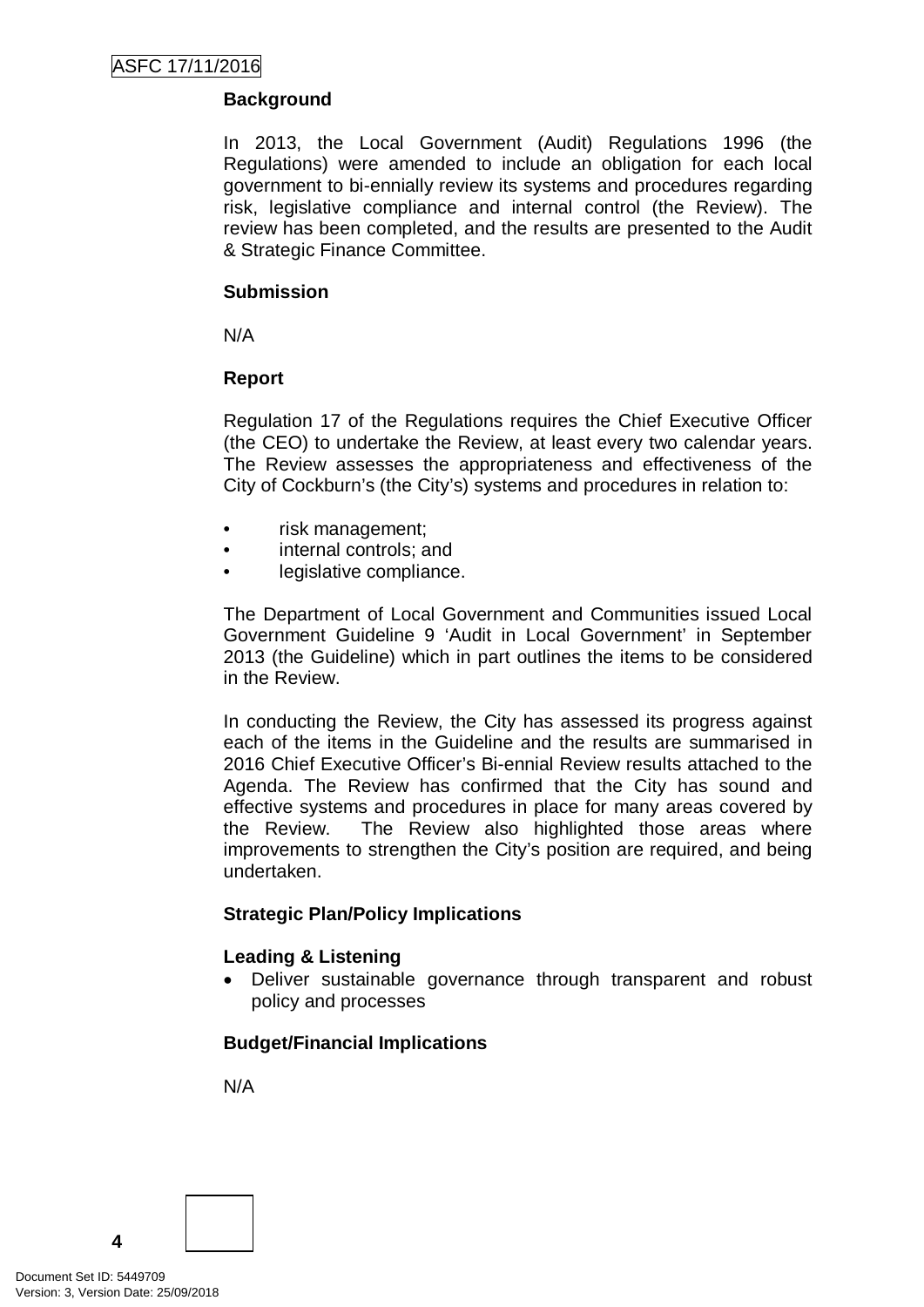#### **Legal Implications**

The Review has been completed in accordance with Regulation 17 of the Regulations and completes the City's obligations in this area.

#### **Community Consultation**

N/A

#### **Risk Management Implications**

Failure to complete this review and present it to the Audit and Strategic Finance Committee, will result in a compliance breach of the Local Government (Audit) Regulations 1996. Completion of this review also provides assurance to the Chief Executive Officer and Council of the appropriateness and effectiveness of the City's systems and procedures for mitigating risks, internal controls, and legislative requirements.

#### **Attachment(s)**

2016 Chief Executive Officer's Bi-ennial Review results.

#### **Advice to Proponent(s)/Submissioners**

N/A

**Implications of Section 3.18(3) Local Government Act, 1995**

Nil.

#### **12.2 (MINUTE NO 179) (ASFC 17/11/2016) - RISK MANAGEMENT INFORMATION REPORT (021/012) (J NGOROYEMOTO)**

#### **RECOMMENDATION**

That Council receives the quarterly report on the Risk Management Program.

#### **COMMITTEE RECOMMENDATION**

MOVED Deputy Mayor C Reeve-Fowkes SECONDED Mayor L Howlett that the recommendation be adopted.

**CARRIED 3/0**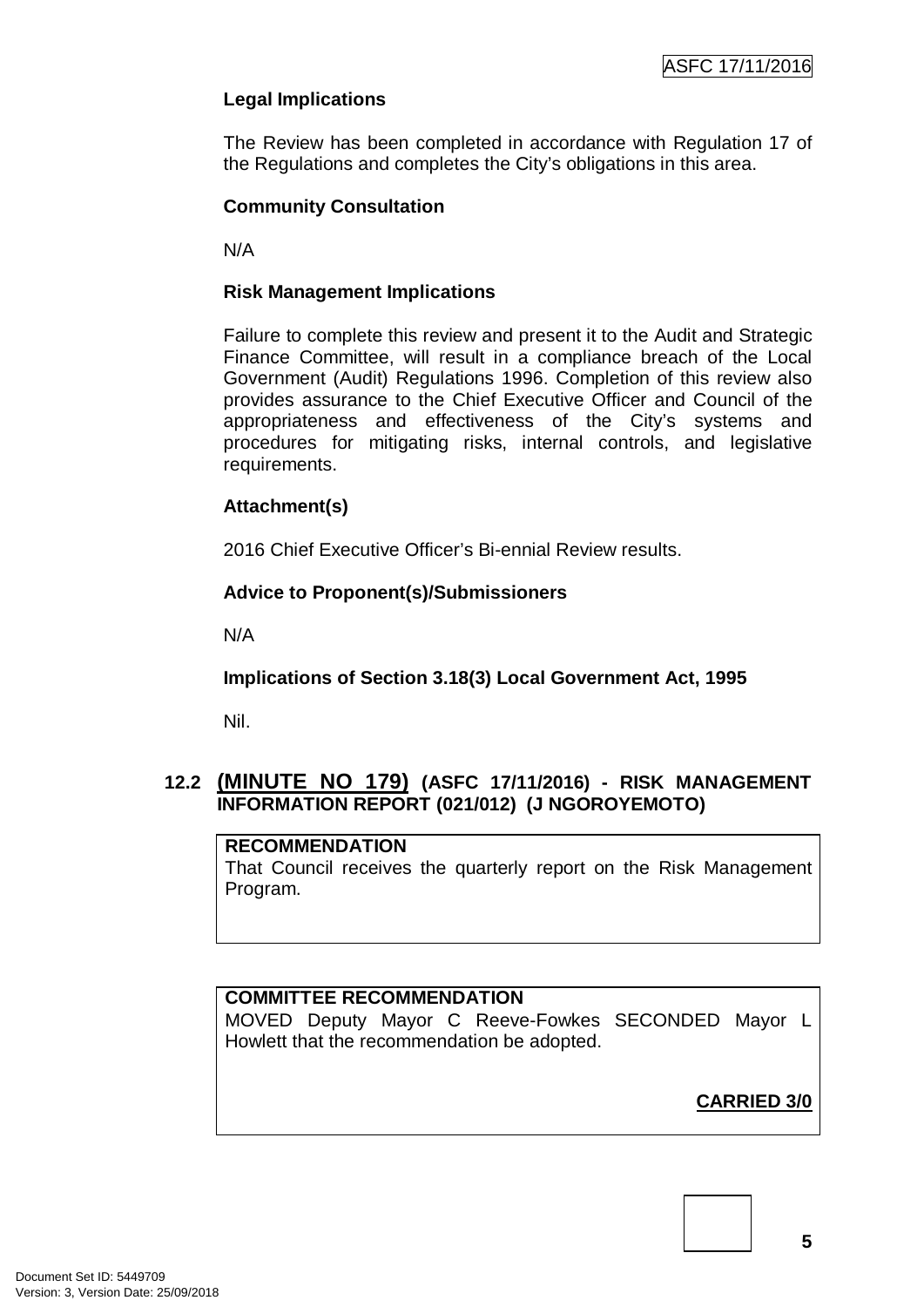#### **COUNCIL DECISION**

#### **Background**

At the Ordinary Council Meeting held on 13 June 2013, Council endorsed the City's proposed Risk Management Policy and associated roll-out program. Subsequently, at the Ordinary Council Meeting 11 December 2014, via the Audit and Strategic Finance Committee, Council endorsed the Risk Management Strategy. The City is progressing in implementing the Risk Program, and this report provides an update on the key milestones achieved over the past 4 months since the last information report was submitted to the Audit and Strategic Finance Committee.

The City's Risk Program, through adopting the guidelines and principles of the Australian Risk Standard, AS/NZ ISO 31000:2009 is committed to a culture of risk management. City's Policy SC51 'Enterprise Risk Management' (the Policy) is a commitment by the City to ensuring that sound risk management practices and procedures are fully integrated into its strategic and operational processes and day to day business practices. The City continues to roll out the Risk Program in line with the Risk Management Strategy.

#### **Submission**

N/A

#### **Report**

Risk Management and Safety System (RMSS) was purchased by the City in 2016. This is an externally hosted database which will retain all of the City's Safety and Risk information. All risk registers, safety incidents and safety inspections will be moved from manual and paper based processes and transferred into RMSS.

All the City's strategic and operational risk information has been transferred from the manual spreadsheets , and uploaded into RMSS. Currently, all information loaded into RMSS is being reviewed, and evaluated as part of the annual risk registers review process with the Risk Owners. Once the review and RMSS implementation has been completed, a detailed report will be brought back to the March 2017 Audit and Strategic Finance Committee to present the Operational and Strategic Risk Registers.

RMSS staff training has commenced and scheduled through October and November 2016, to ensure all employees are confident in the application of the RMSS system including the entering and reviewing of

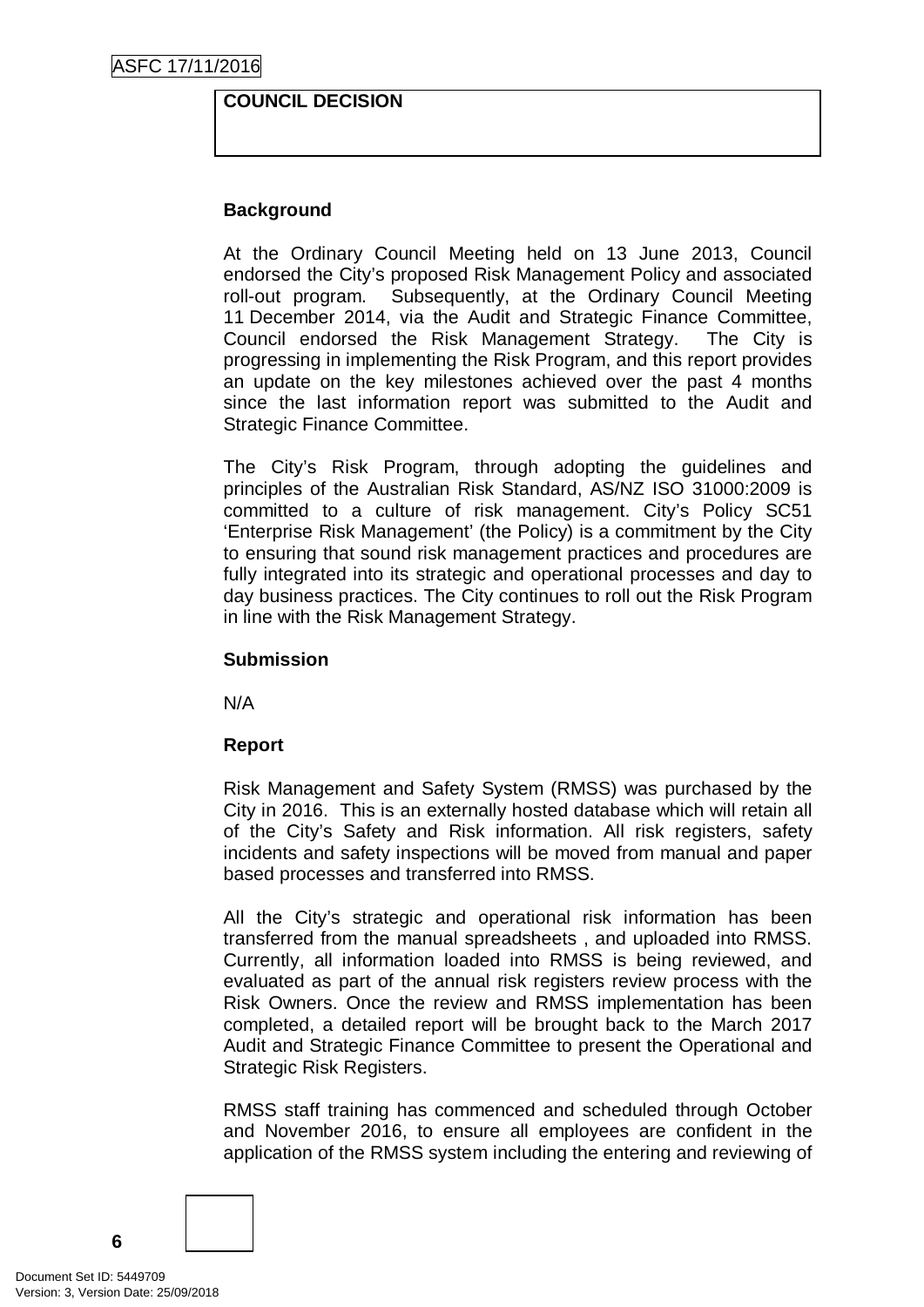incidents, and the ability to review and update risks and risk actions. It is anticipated that the system will be rolled out in December 2016.

#### **Strategic Plan/Policy Implications**

#### **Leading & Listening**

• Deliver sustainable governance through transparent and robust policy and processes

#### **Budget/Financial Implications**

N/A

#### **Legal Implications**

N/A

#### **Community Consultation**

N/A

#### **Risk Management Implications**

There are no risks associated with the recommendation.

#### **Attachment(s)**

N/A

#### **Advice to Proponent(s)/Submissioners**

N/A

#### **Implications of Section 3.18(3) Local Government Act, 1995**

Nil.

#### **12.3 (MINUTE NO 180) (ASFC 17/11/2016) - LEGAL PROCEEDINGS BETWEEN COUNCIL AND OTHER PARTIES (118/001) (J NGOROYEMOTO) (ATTACH)**

#### **RECOMMENDATION**

That Council receive the report on legal proceedings commenced or responded to by the City during 2015/16 financial year.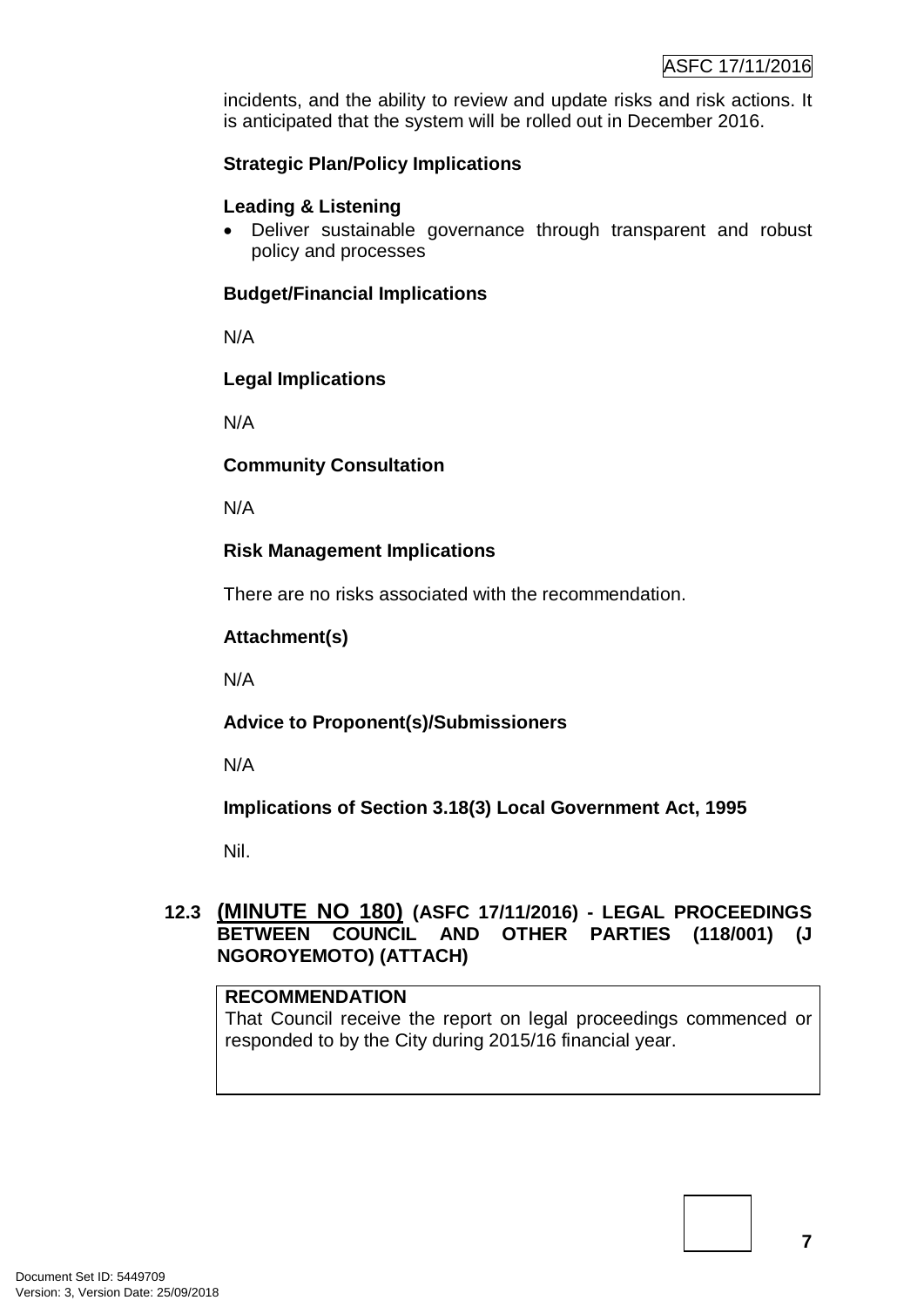#### **COMMITTEE RECOMMENDATION**

MOVED Deputy Mayor C Reeve-Fowkes SECONDED Mayor L Howlett that the recommendation be adopted.

**CARRIED 3/0**

#### **COUNCIL DECISION**

#### **Background**

At its meeting held on 12 October 2006, Council adopted a new Position Statement PSES13 "Legal Proceedings Between Council and Other Parties".

At the May 2016 DAPPS Committee Meeting, Policy SES1 'Obtaining Legal or Other Expert Advice' and associated delegated authority was presented for clarification on the methodology by which legal or other expert advice is provided to Elected Members to enable them to perform their civic function. As a result the "Legal Advice Register" provided annually to the Audit and Strategic Finance Committee is now limited to the notification of those issues which are in relation to, or a result of a Council resolution, or where the amount related to administrative advice is of such an amount to warrant Council`s attention only.

#### **Submission**

N/A

#### **Report**

Under Clause 2 of Position Statement PSES13, sub-clause (7) and (8) states:

- *(7) The Chief Executive Officer shall establish and maintain a procedure which enables those matters which are subject to the terms of this Position Statement to be centrally recorded and updated, as appropriate.*
- *(8) A record of the procedure mentioned in (7) above shall be presented to the Audit Committee at least annually, or as often as considered appropriate by the Chief Executive Officer or as requested by any member of the Audit Committee*.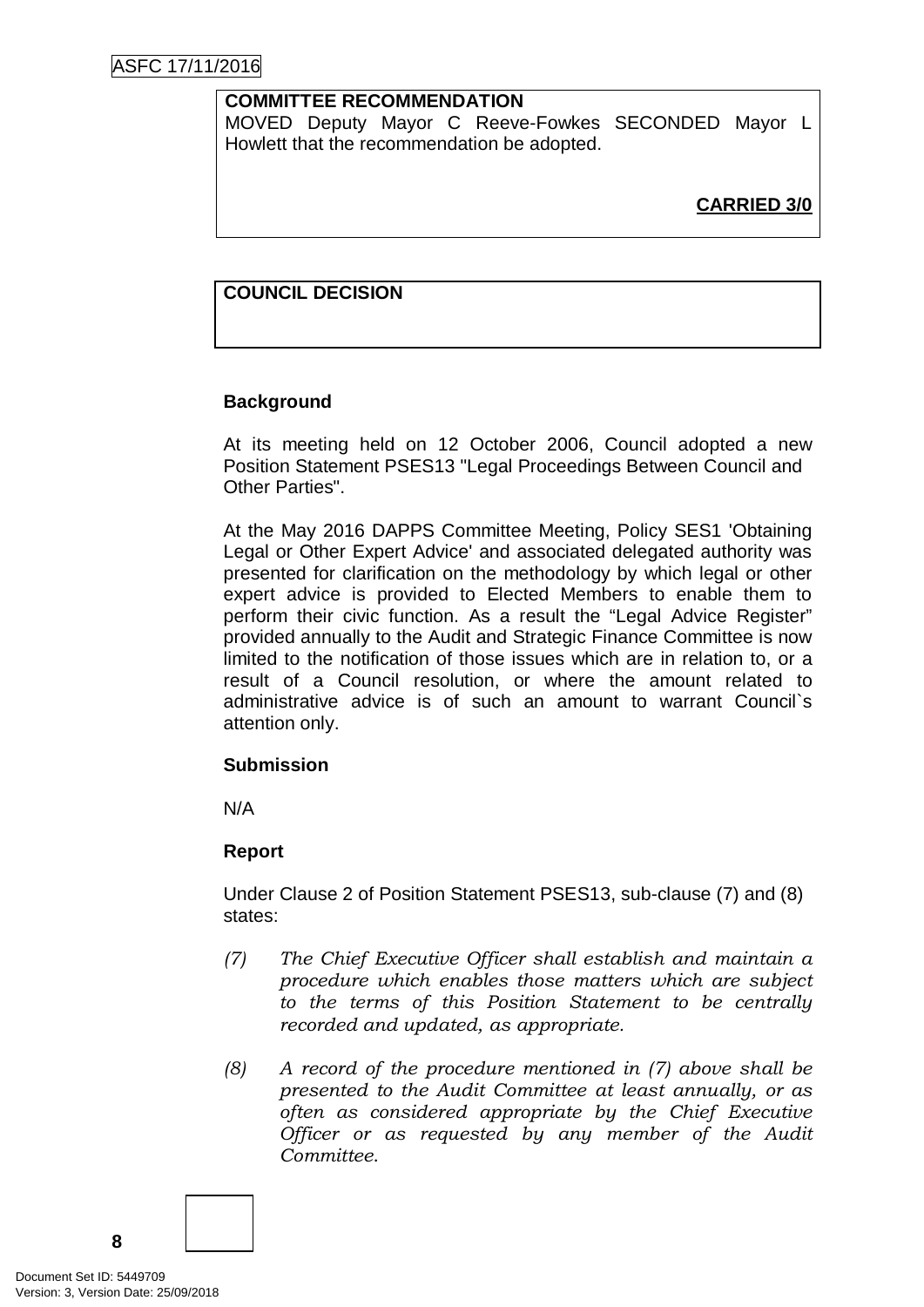The Audit Calendar – Part 6 in the month of November states:

*(6) Monitor the progress of any major law suits facing the Council. (Internal Audit).*

A Summary of the Legal Proceedings commenced or responded to by the City during the 2015/16 financial year, as a result of a Council resolution, or of significant amount that warrants Council's attention has been circulated under separate confidential cover.

#### **Strategic Plan/Policy Implications**

#### **Leading & Listening**

• Deliver sustainable governance through transparent and robust policy and processes

#### **Budget/Financial Implications**

The table below highlights the legal fees expensed during 2015/16 with commensurate, where relevant, fines and penalties arising from the incurring of the legal expenditure. The City, further incurs expenses for rates recovery, but in 90% of the cases, the amounts expended are recovered. The break-up of where the funds are spent is detailed in the table below as well.

| <b>LEGAL SERVICES 2015/16</b>              |               |               |  |  |  |
|--------------------------------------------|---------------|---------------|--|--|--|
| <b>Legal Firms</b>                         | <b>Actual</b> | <b>Budget</b> |  |  |  |
| General - McLeods                          | \$408,799     |               |  |  |  |
| General - Kott Gunning                     | \$75,750      |               |  |  |  |
| <b>Total General</b>                       | \$484,550     | \$471,237     |  |  |  |
|                                            |               |               |  |  |  |
| CCW - Jackson McDonald                     | \$363,924     | \$300,000     |  |  |  |
|                                            |               |               |  |  |  |
| <b>Rates Recovery</b>                      |               |               |  |  |  |
| <b>Debt Collection</b>                     | \$148,528     | \$148,528     |  |  |  |
| Recoveries                                 | $$136,791$    | $-$136,791$   |  |  |  |
| <b>Net</b>                                 | \$11,737      | \$11,737      |  |  |  |
|                                            |               |               |  |  |  |
| <b>Fines and Penalties Income</b>          | $-$100,794$   | \$0           |  |  |  |
|                                            |               |               |  |  |  |
| Net Legal Fees (after fines and penalties) | \$759,471     | \$782,974     |  |  |  |

#### **Legal Implications**

N/A

#### **Community Consultation**

N/A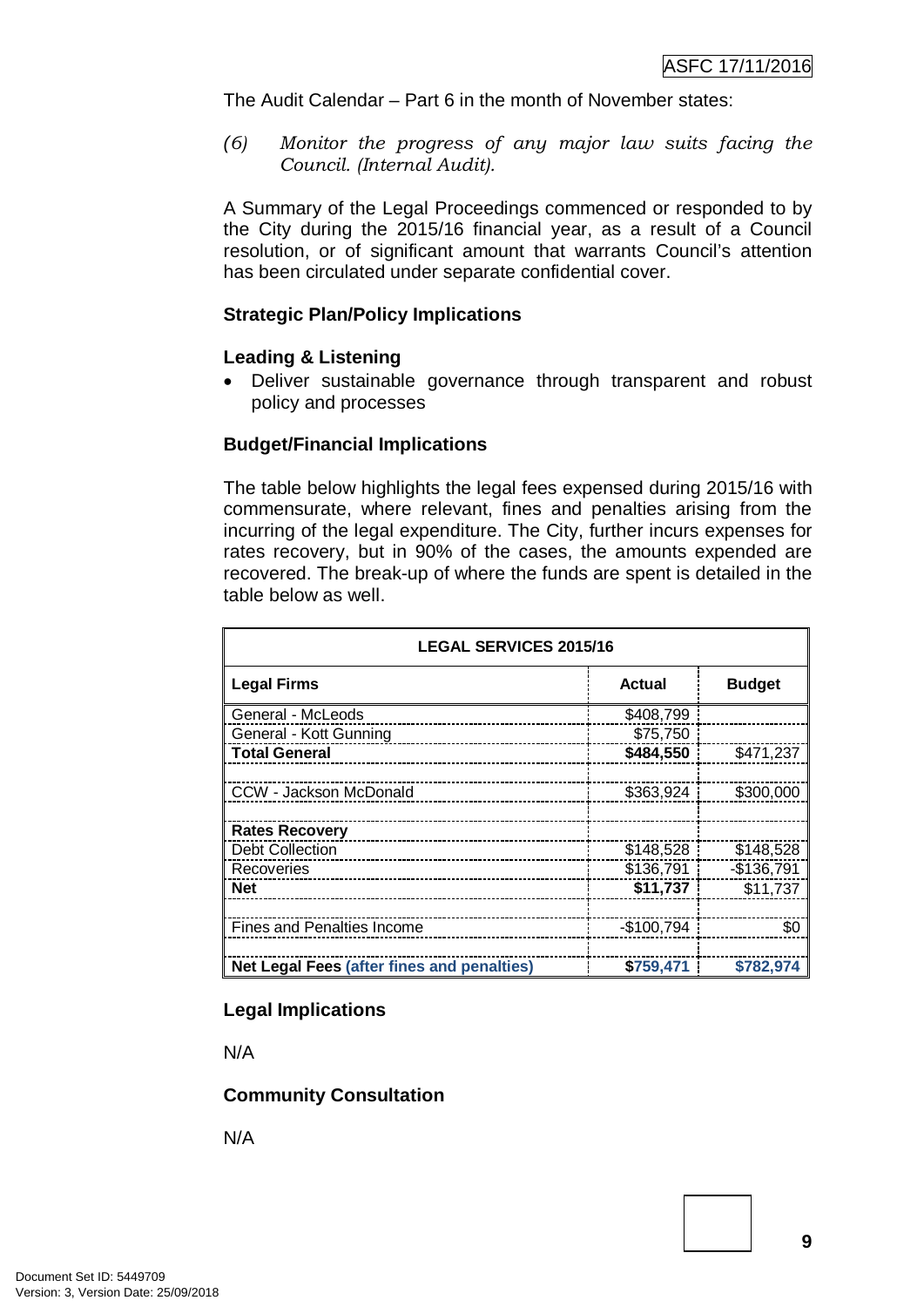#### **Risk Management Implications**

There are no risks associated with this recommendation, However failure to present this report to the Council annually presents a compliance risk in accordance with Position Statement PSES13 'Legal Proceedings Between Council and Other Parties', and Policy SES1 'Obtaining Legal or Other Expert Advice' & Associated delegated authority.

#### **Attachment(s)**

Summary of Legal Proceedings commenced and/or responded to by the City (provided under separate confidential cover).

#### **Advice to Proponent(s)/Submissioners**

N/A

**Implications of Section 3.18(3) Local Government Act, 1995**

Nil.

#### **13. PLANNING & DEVELOPMENT DIVISION ISSUES**

Nil

#### **14. FINANCE & CORPORATE SERVICES DIVISION ISSUES**

#### **14.1 (MINUTE NO 181) (ASFC 17/11/2016) - APPOINTMENT OF EXTERNAL AUDITOR FOR THE 2016/17 FINANCIAL YEAR (067/002) (N MAURICIO) (ATTACH)**

#### **RECOMMENDATION**

That Council re-appoint Macri Partners as the City's External Auditor for a further one year period ending with the audit of the 2016/17 financial year.

#### **TO BE CARRIED BY AN ABSOLUTE MAJORITY OF COUNCIL**

#### **COMMITTEE RECOMMENDATION**

MOVED Deputy Mayor C Reeve-Fowkes SECONDED Clr S Portelli that the recommendation be adopted.

#### **CARRIED 3/0**

#### **TO BE CARRIED BY AN ABSOLUTE MAJORITY OF COUNCIL**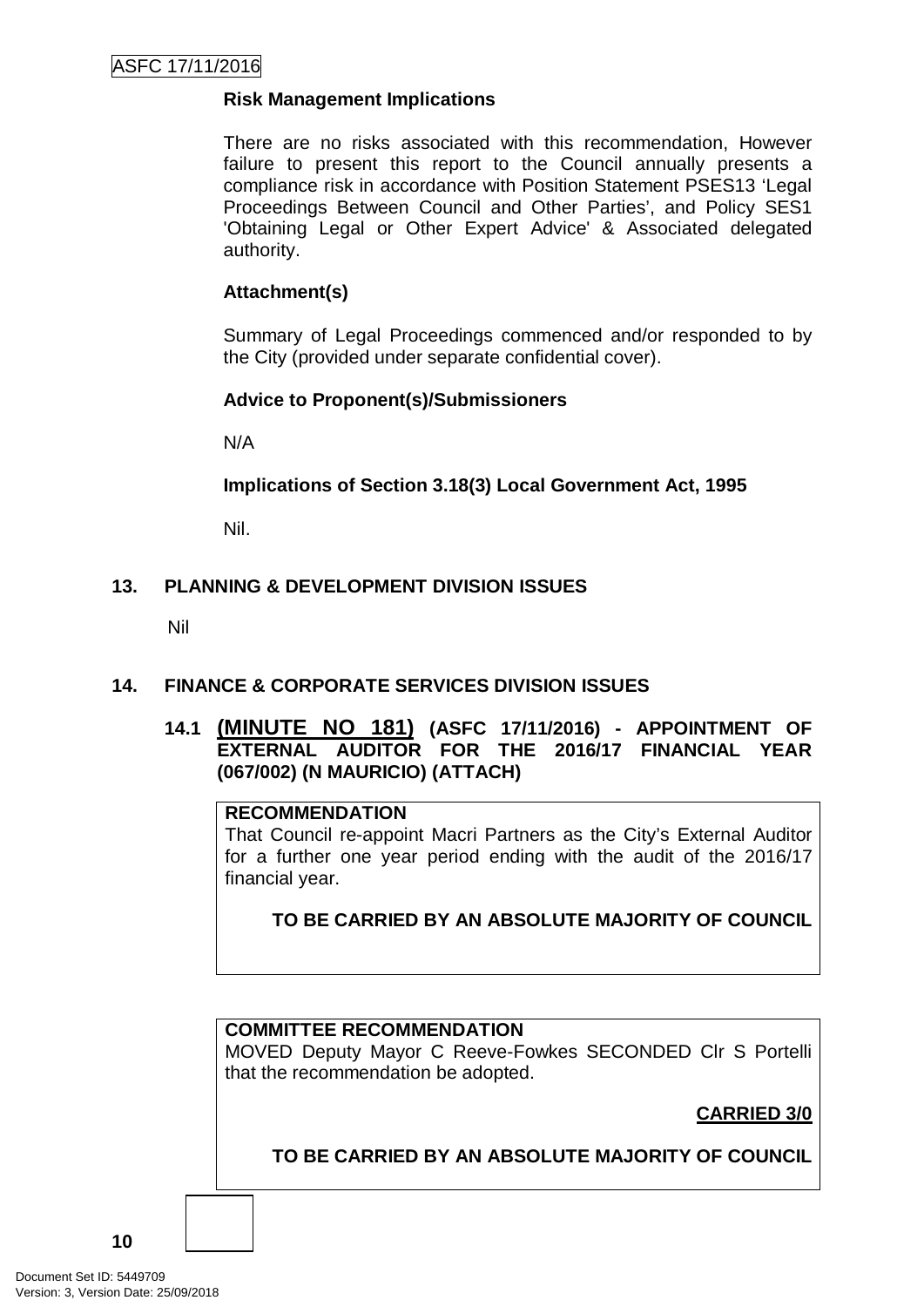#### **COUNCIL DECISION**

#### **Background**

Council is required to appoint an External Auditor to audit the financial statements of the City in accordance with Section 7.3 of the Local Government (LG) Act as follows:

- *7.3 Appointment of auditors* 
	- *(1) A local government is to, from time to time whenever such an appointment is necessary or expedient, appoint\* a person, on the recommendation of the audit committee, to be its auditor.\* Absolute majority required.*
	- *(2) The local government may appoint one or more persons as its auditor.*
	- *(3) The local government's auditor is to be a person who is —*
		- *(a) a registered company auditor; or*
		- *(b) an approved auditor.*

Section 7.6 of the LG Act allows for the appointment of a local government's auditor for a term of not more than five financial years, but states an auditor is eligible for re-appointment.

Council appointed the incumbent auditor (Macri Partners) in April 2012 for a four year period covering the 2012-2015 financial years. This was subsequently extended by one year to cover the 2016 financial year due to the impact of LG reform.

#### **Submission**

N/A

#### **Report**

Macri Partners was previously appointed as the City's External Auditor, following a quotation process using the Western Australian Local Government Association (WALGA) Preferred Supplier panel contract for Audit Services. The WALGA pre-qualification process ensured that auditors appointed to the panel met the qualification requirements of the Local Government Act.

The agreement entered into by the City with Macri Partners had an initial term of four years commencing 1 July 2011 to 30 June 2015, with a Principal instigated option to extend the contract by a further one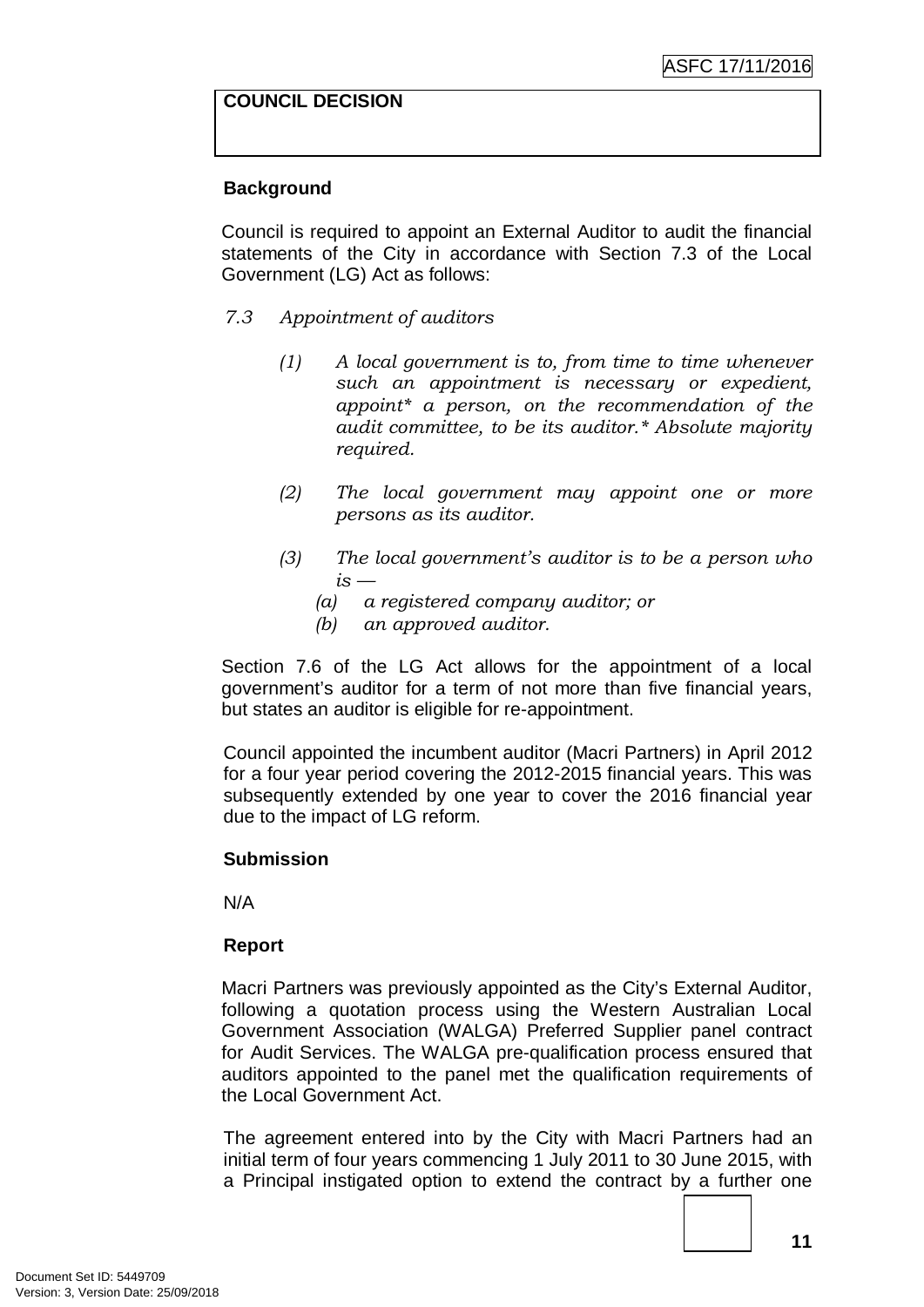#### ASFC 17/11/2016

year period. This option was taken up by Council, due to the previous likelihood that the City was to be amalgamated into the new City of Jervoise Bay and the sudden abandonment of Local Government reform by the State Government left little time to procure a new long term audit contract.

The State Government has since introduced a Bill into Parliament on 25 August 2016 proposing for the Auditor General to undertake the annual financial audits of local government. It is intended that the Office of the Auditor General (OAG) take responsibility for local government financial audits from 1 July 2017 following the passage of the Bill through Parliament. The Auditor General wrote to the Mayor on 15 September regarding this matter (attached to the Agenda).

Given the pending changes to local government auditing, the Department of Local Government & Communities (DLGC) wrote to the CEO in August (attached to the Agenda) encouraging Council not to renew its audit contract beyond the 2017 financial year. Should Council observe the DLGC's request, it would be considered disruptive and ineffective to switch auditing firms for a period of one year only. Ideally, a new external audit contract should be for a minimum of three years, allowing for the new auditor to properly familiarise themselves with the City's operations and processes.

For this reason, the City sought a quote from its incumbent auditor, Macri Partners to continue providing external audit services for the 2017 financial year. The quote attached to the Agenda has been provided under the same terms and conditions as the existing contract. The cost of the external audit under the new contract will increase from \$29,000 to \$30,000 (ex-GST), with the hourly rates for additional audit services remaining the same.

Management considers the performance of Macri Partners to have been at a consistently high level over the previous four years, always accommodating the City's needs to ensure audits and grant acquittals are completed within set deadlines. They have also provided information and guidance to improve the quality and standard of the City's financial reporting (accounting for landfill rehabilitation liabilities being a good example).

Another key factor in the quality of audit performance is the experience and knowledge of the auditing team. Macri Partners have been able to maintain a reasonably stable and experienced team of auditors, making responding to audit queries less onerous for management and staff. This has allowed audit attention to focus on high priority matters.

Given this good performance, it is recommended that Council re-appoint Macri Partners for the 2017 financial year. Should the amendment Bill ultimately not be passed by Parliament, the City will seek competitive quotations through the WALGA audit services supply panel for a minimum contract period of three years.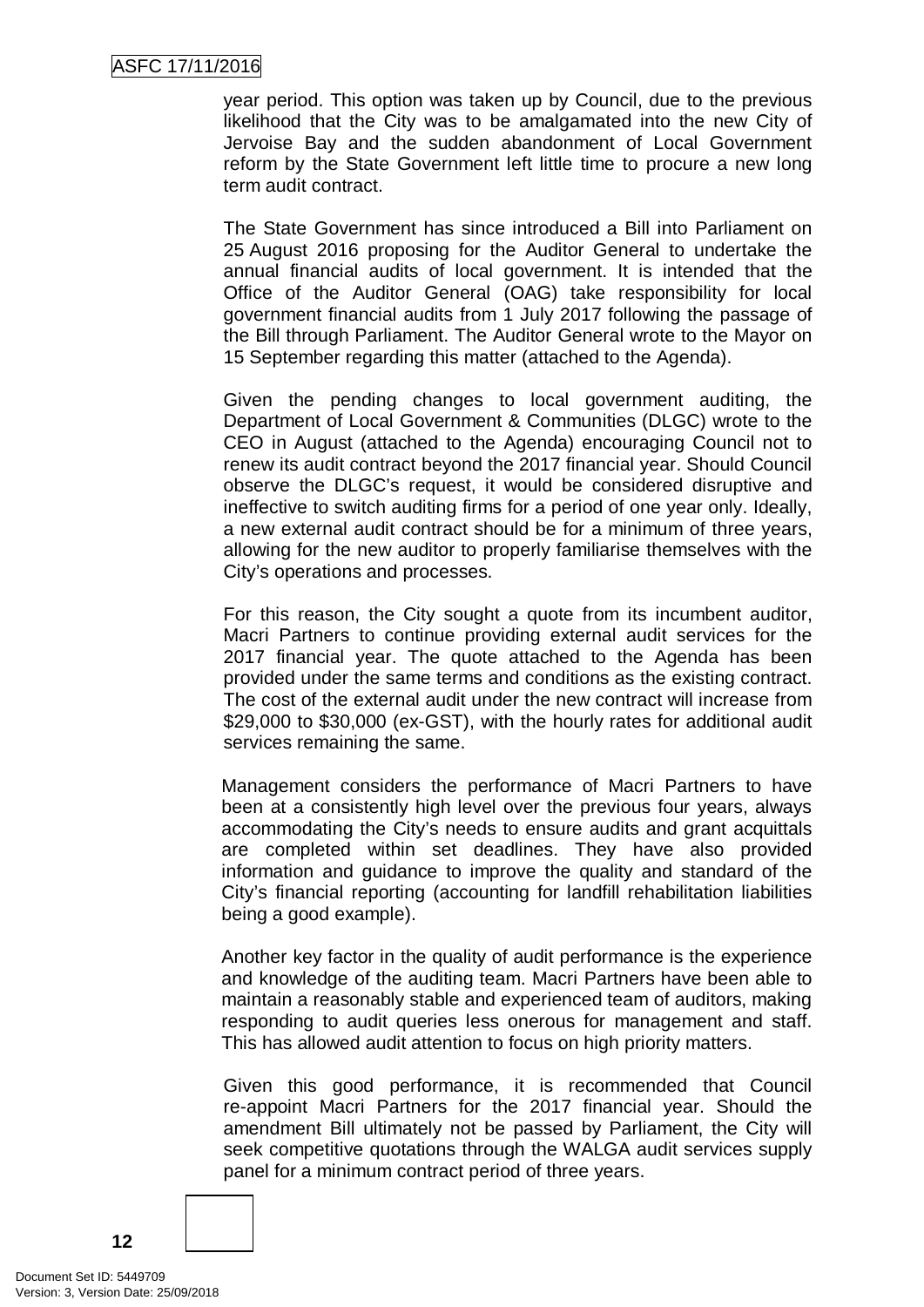#### **Strategic Plan/Policy Implications**

#### **Leading & Listening**

- Deliver sustainable governance through transparent and robust policy and processes
- Ensure sound long term financial management and deliver value for money

#### **Budget/Financial Implications**

The cost of the external audit has been quoted at \$30,000 (ex-GST) for 2016/17, with additional audit services paid for on an hourly basis in accordance with the rates outlined in the quote. The City has \$35,000 in the 2016/17 budget for external auditing services.

#### **Legal Implications**

N/A

#### **Community Consultation**

N/A

#### **Risk Management Implications**

It is a statutory requirement for Council to appoint its external auditor. Not appointing the external auditor at this time could leave the City in a position where it is unable to meet its statutory and legal responsibilities for the 2016/17 financial year.

#### **Attachment(s)**

- 1. Quotation: Audit Services Financial Year ending 30 June 2017.
- 2. Letter from OAG: Local Government Amendment (Auditing) Bill 2016.
- 3. Letter from DLGC: Auditing of Local Governments by the Auditor General.

#### **Advice to Proponent(s)/Submissioners**

N/A

#### **Implications of Section 3.18(3) Local Government Act, 1995**

Nil.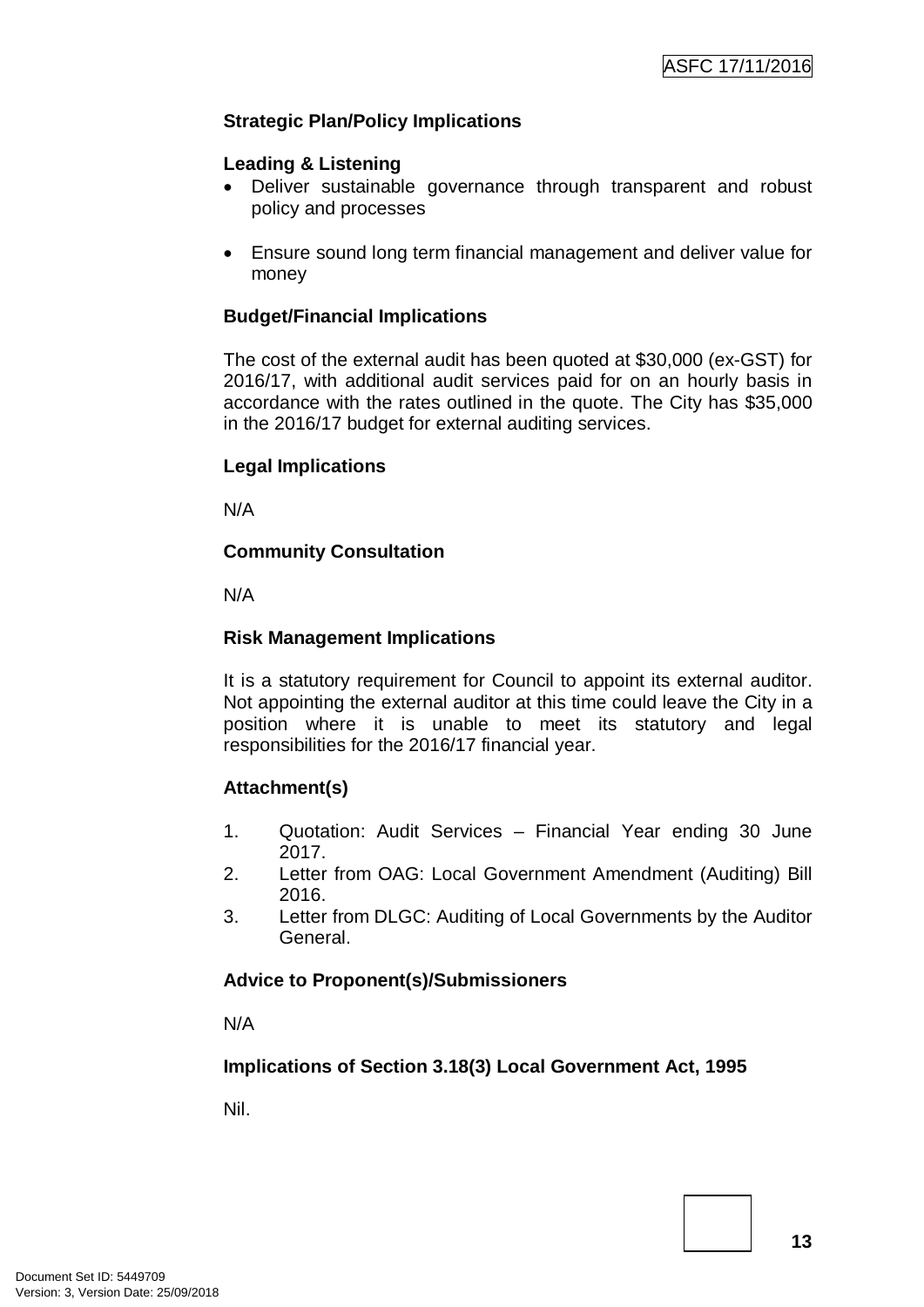#### **14.2 (MINUTE NO 182) (ASFC 17/11/2016) - ANNUAL PERFORMANCE REVIEW OF MONETARY AND NON-MONETARY INVESTMENTS FOR THE FINANCIAL YEAR 2015/16 (073/001; 073/004) (S DOWNING)**

#### **RECOMMENDATION**

That Council receive the information.

#### **COMMITTEE RECOMMENDATION**

MOVED Deputy Mayor C Reeve-Fowkes SECONDED Clr S Portelli that the recommendation be adopted.

**CARRIED 3/0**

#### **COUNCIL DECISION**

#### **Background**

Council Policy SFCS1 'Investments' Clause 5.2 requires:

*An annual report on the performance of the investment portfolio will be submitted to Council outlining the performance of the portfolio for the financial year.*"

#### **Submission**

N/A

#### **Report**

As per the Investments Policy SFCS1, the following report is divided into two parts. The first part is a report on cash investments held by the City and the second part is for non-cash investments.

#### *Cash Investments*

The City earned the following interest income during 2015/16:

| Municipal/Reserve funds         | \$4.9284m |
|---------------------------------|-----------|
| Rates - Administration Interest | \$0.375m  |
| Rates - Penalty Interest        | \$0.233m  |
| Deferred Pension rates          | \$0.018m  |
| <b>ESL Interest</b>             | \$0.020m  |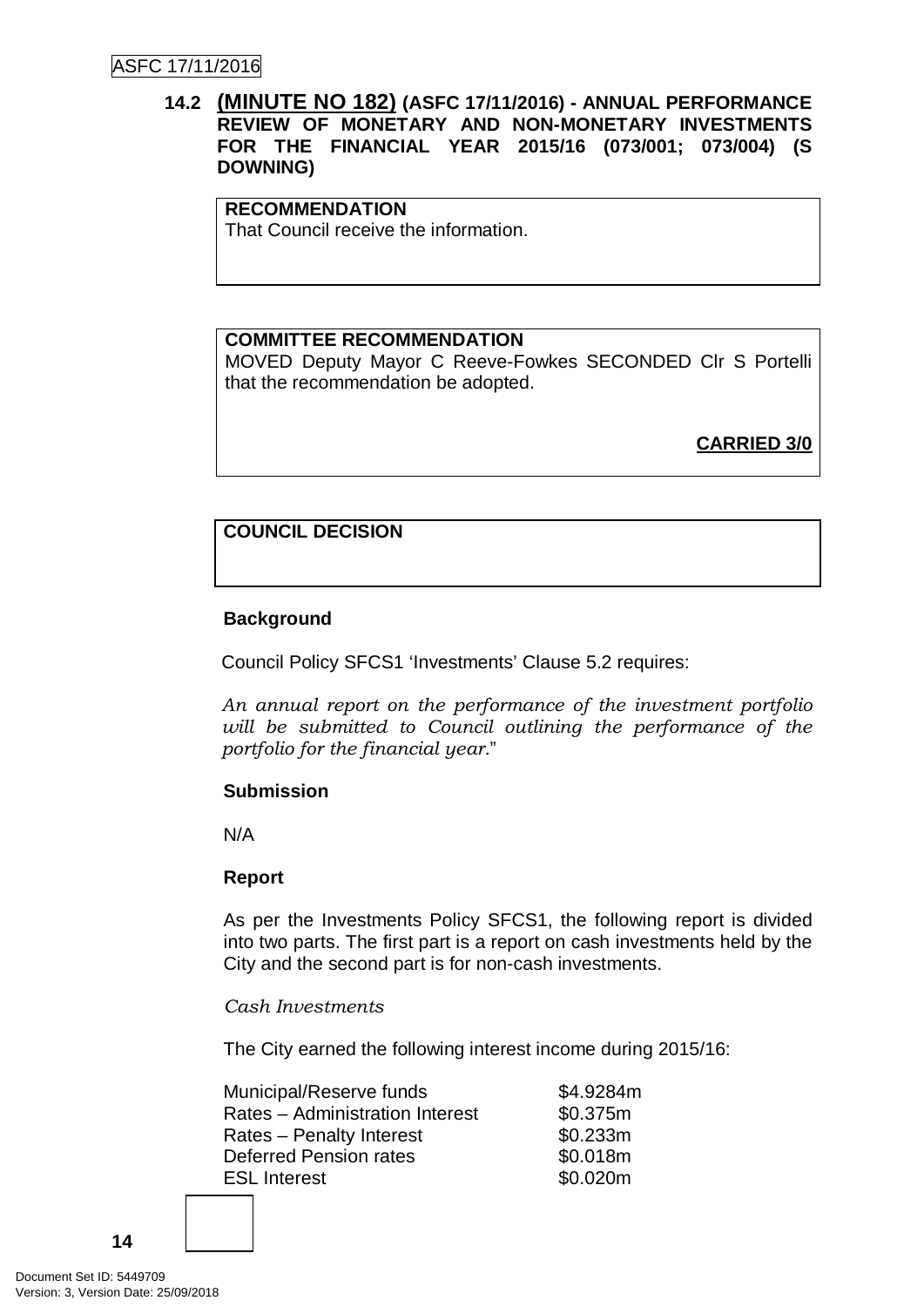Deferred land sale settlement \$0.104m

Total Interest income **\$5.678m** 

Interest income from the surplus cash in the municipal fund and reserves (MFR) amounted to \$4.928m. The opening balance for MFR (on deposit) at 1 July 2015 was \$128.03m and the closing balance was \$152.3m. . The interest rates earned by the MFR over the twelve months varied from 3.16% in July 2015 to 3.05% in June 2016. The reduction over the twelve months came about due to the easing of the cash rate by the RBA which fell in the corresponding period from 2.0% to 1.5%.

The interest income earned from the other five sources, Rates – Penalty Interest, Rates – Administration Interest, Deferred Pension Rates, ESL Interest and interest of a deferred land sale settlement, was not earned on the management of surplus cash but on outstanding debts due to the Council. The Local Government Act provides the heads of power for a council to impose interest on outstanding rates. Rates – Administration Interest and ESL Interest are charged at 4%, whilst Rates – Penalty Interest is charged at 8%. The Local Government Act has a maximum interest rate of 11%. The Council has always elected to impose a lower interest rate. The rate for Deferred Pension Rates was 2.50% as at 30 June 2016.

All surplus funds are invested in accordance with the Local Government Act and associated regulations.

The funds are invested in term deposits with APRA regulated financial institutions apart from two investments. The amendment to the regulations requiring Council's only invest in term deposits with a maturity less than twelve was gazetted with an over-rider allowing existing investments with a maturity greater than twelve months and in non-term deposits to go to maturity.

The first investment is for \$2m in a CBA zero coupon senior bond paying 7.18%. The maturity date for the return of the \$4m is January 2018. (The additional \$2m is the capitalised interest compounded over the life of the bond).

The second investment is the reverse mortgage backed security, Emerald. The original investment was \$3m in three \$1m tranches. The City is currently receiving interest at the rates of 2.40%, 2.75% and 2.86% on the respective tranches. Additional 'step-up' interest is also accruing on these three tranches at 0.9%, 1.5% and 1.9% respectively, which will be paid to the City upon maturity. The current balance of 'step-up' interest owing to the City is \$227,187. The City received capital repayments of \$54k in the past year, reducing the outstanding balance due for the investment to \$2.68m.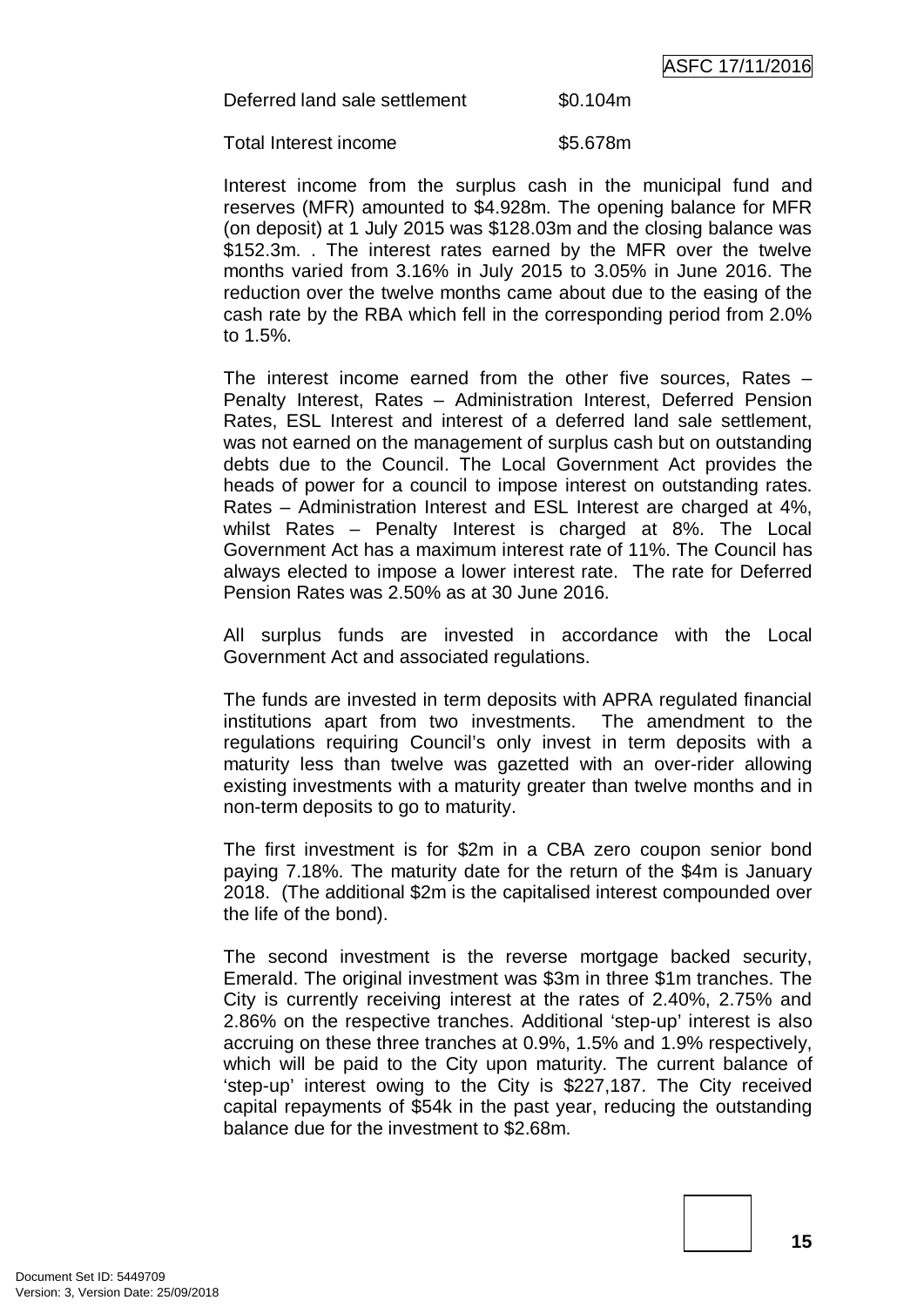#### *Non-Cash Investments*

The City has substantial freehold land on its balance sheet. As at the 30 June 2016 that total was \$99.4m. The makeup of the land comprises sumps, reserves, land available for sale, freehold parks and land on which council buildings and facilities occupy. The Land Management Strategy had identified a range of land assets that are surplus to requirement or land that could be made saleable with investment from Council. The concept is to monetise freehold land (where possible) so as to re-invest in income producing property to receive a stream of rental income. The Land Management Strategy provides for a reconciliation of the freehold land and that which is surplus to requirements.

#### *Rental Income*

The City received rental income for 2015/16 on commercial properties and land.

| <b>Commercial Property</b>                          | Income (Ex-GST) |
|-----------------------------------------------------|-----------------|
| Coogee Beach Caravan Park                           | \$211,911       |
| Cockburn Health and Community Facility              | \$1,244,269     |
| Cockburn GP Super Clinic                            | \$557,865       |
| <b>Youth Centre</b>                                 | \$137,010       |
| Naval Base Shacks                                   | \$445,397       |
| Coogee Beach Café                                   | \$50,618        |
| <b>Baptist Recreation Centre - Land Lease</b>       | \$25,655        |
| Spearwood Dalmatinac - Land Lease                   | \$20,617        |
| Cockburn Bowling Club - Land Lease                  | \$9,712         |
| <b>Emergency Services Facility - DFES Sub-lease</b> | \$67,295        |
| 12 Rivers Street, Bibra Lake                        | \$69,084        |
| Lot 7, Cockburn Central                             | \$16,699        |
| Other land rental                                   | \$129,000       |
| <b>Total Rental Income</b>                          | \$2,985,132     |

The net rental revenue from the Cockburn Health and Community Facility is quarantined within a financial reserve for the purpose of future maintenance requirements for the facility. This is to ensure that there is no future demand for the Municipal Fund to meet capital or operating maintenance costs. Once the level of funds meets the target, dividends will be paid to the municipal fund. The City also quarantines funds received from the Naval Base Shacks to meet the future capital maintenance needs of this unique asset.

#### *Land Sales*

The City had budgeted to sell the following land with outcomes as noted:

| <b>Land for Sale</b> | To be sold -<br><b>Budget</b> | Sold        | <b>Settlement</b><br>received | <b>Comment</b>     |
|----------------------|-------------------------------|-------------|-------------------------------|--------------------|
| Lot 9003 Beeliar     | \$9,600,000                   | \$9,600,000 |                               | Sold & Contract in |
| Drive Beeliar        |                               |             |                               | place, waiting for |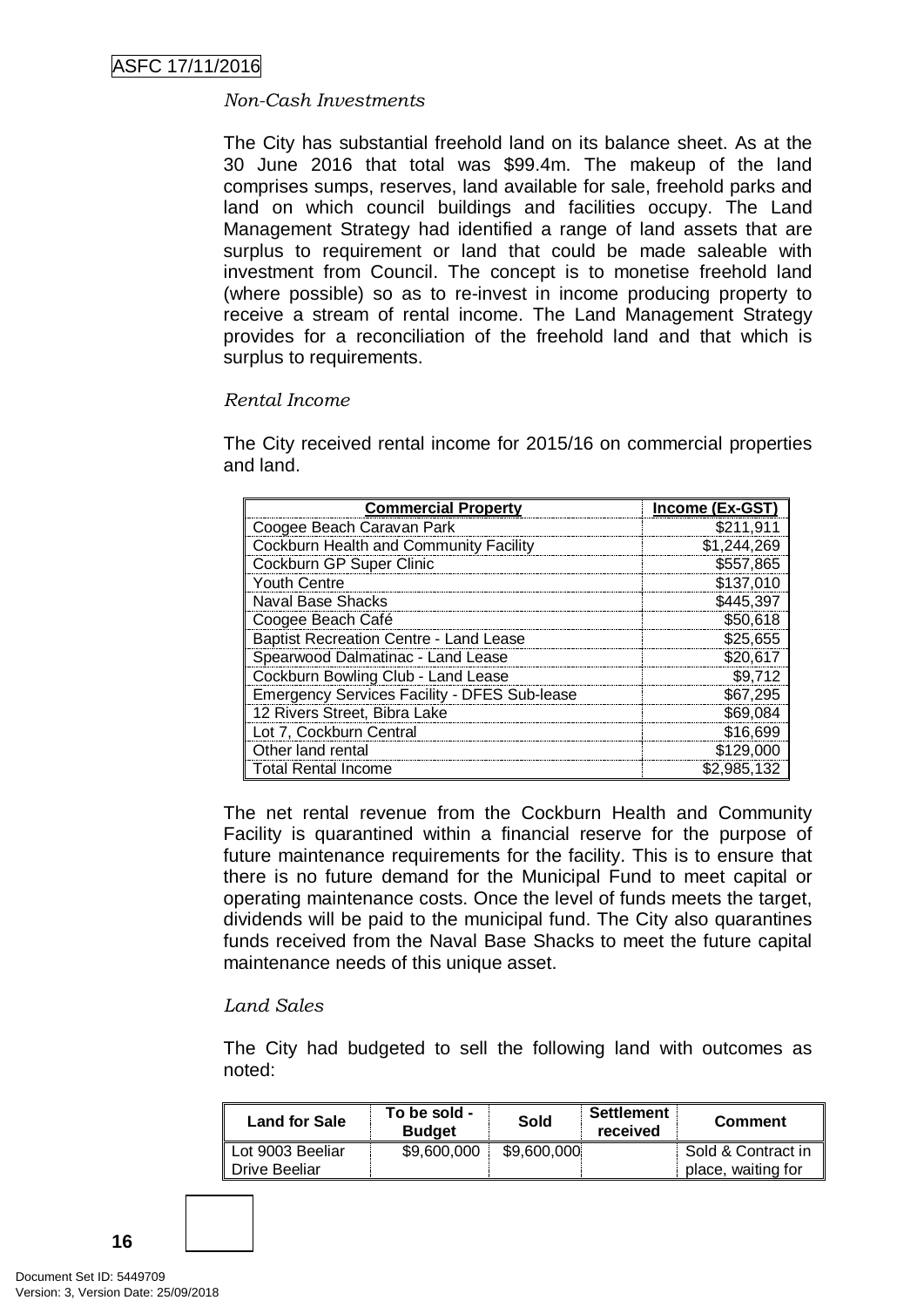| <b>Land for Sale</b>               | To be sold -<br><b>Budget</b> | Sold        | <b>Settlement</b><br>received | <b>Comment</b>                                            |
|------------------------------------|-------------------------------|-------------|-------------------------------|-----------------------------------------------------------|
|                                    |                               |             |                               | Services &<br>settlement.<br>Contract price is<br>\$9.6m. |
| Lot 803 Yangebup<br>Road, Yangebup | \$1,500,000                   | \$1,500,000 |                               | Settlement-<br>28/11/16                                   |
| cotal                              | \$11,100,000 \$11,100,000     |             |                               |                                                           |

Whereas funds are generally allocated to income producing assets, the exception is the sale of land at Lot 9003 Beeliar Drive. The proceeds have been allocated in the 2015/16 budget to the redevelopment of the Council Depot. Other land for sale and reported in last year's report have been withdrawn from the market at this time. An update to the City's Land Management Strategy is being currently being prepared.

#### **Strategic Plan/Policy Implications**

#### **Community, Lifestyle & Security**

- Provide for community facilities and infrastructure in a planned and sustainable manner
- Create and maintain recreational, social and sports facilities and regional open space
- Foster a greater sense of community identity by developing Cockburn Central as our regional centre whilst ensuring that there are sufficient local facilities across our community

#### **Economic, Social & Environmental Responsibility**

• Increase local employment and career opportunities across a range of different employment areas through support for economic development

#### **Leading & Listening**

- Ensure sound long term financial management and deliver value for money
- Provide for community and civic infrastructure in a planned and sustainable manner, including administration, operations and waste management

#### **Budget/Financial Implications**

N/A

#### **Legal Implications**

N/A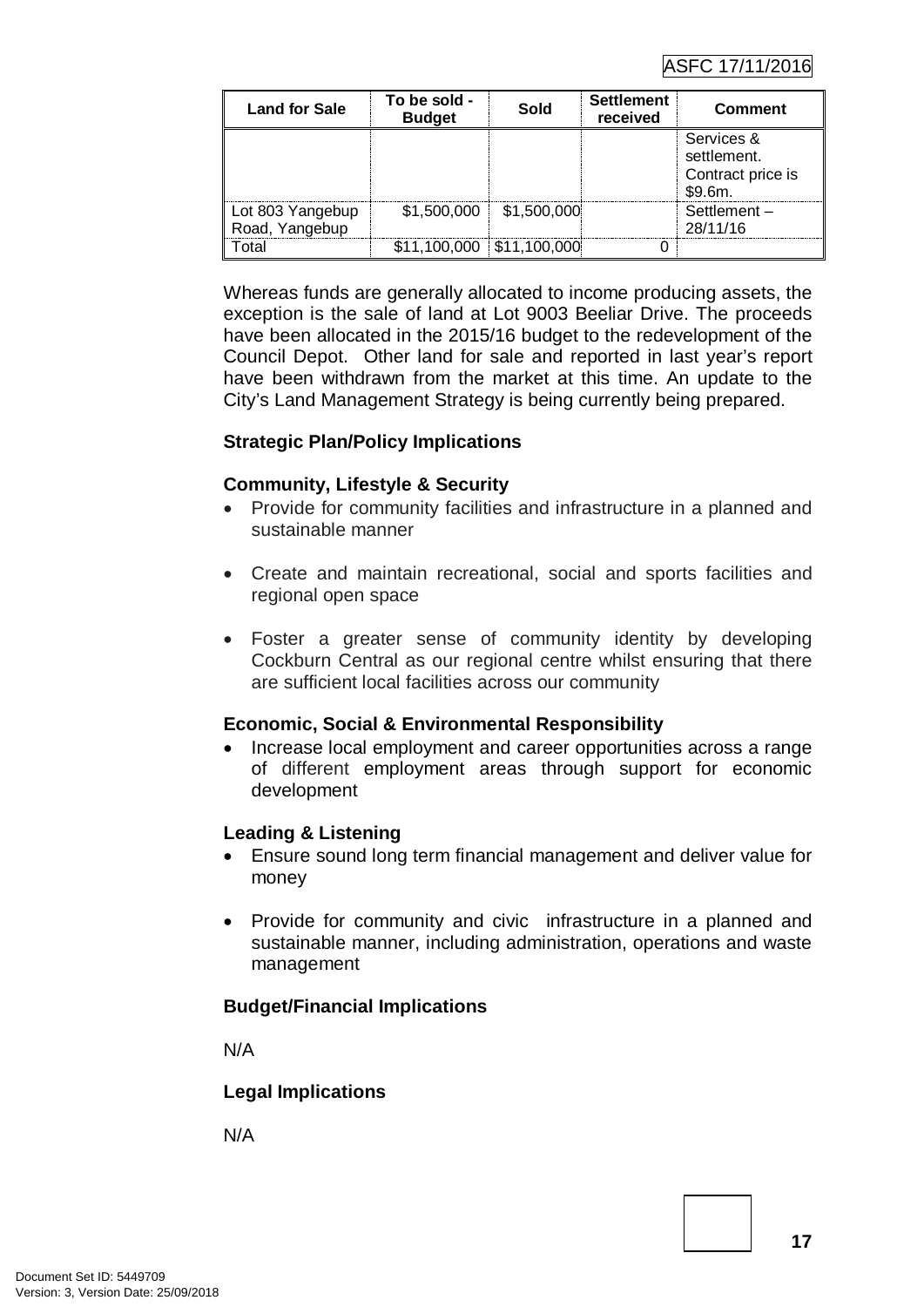#### **Community Consultation**

N/A

**Risk Management Implications**

N/A

**Attachment(s)**

N/A

**Advice to Proponent(s)/Submissioners**

N/A

**Implications of Section 3.18(3) Local Government Act, 1995**

Nil.

#### **14.3 (MINUTE NO 183) (ASFC 17/11/2016) - 2015/16 FINANCIAL STATEMENTS AND EXTERNAL AUDIT REPORT (071/003; 067/001) (N MAURICIO) (ATTACH)**

**RECOMMENDATION** That Council accept:

- (1) the Financial Statements and External Audit Report for the year ended 30 June 2016; and
- (2) the Summary of Financial Statements and External Audit Report for the year ended 30 June 2016;

as attached to the Agenda.

#### **COMMITTEE RECOMMENDATION**

MOVED Deputy Mayor C Reeve-Fowkes SECONDED Clr S Portelli that the recommendation be adopted.

**CARRIED 3/0**

**COUNCIL DECISION**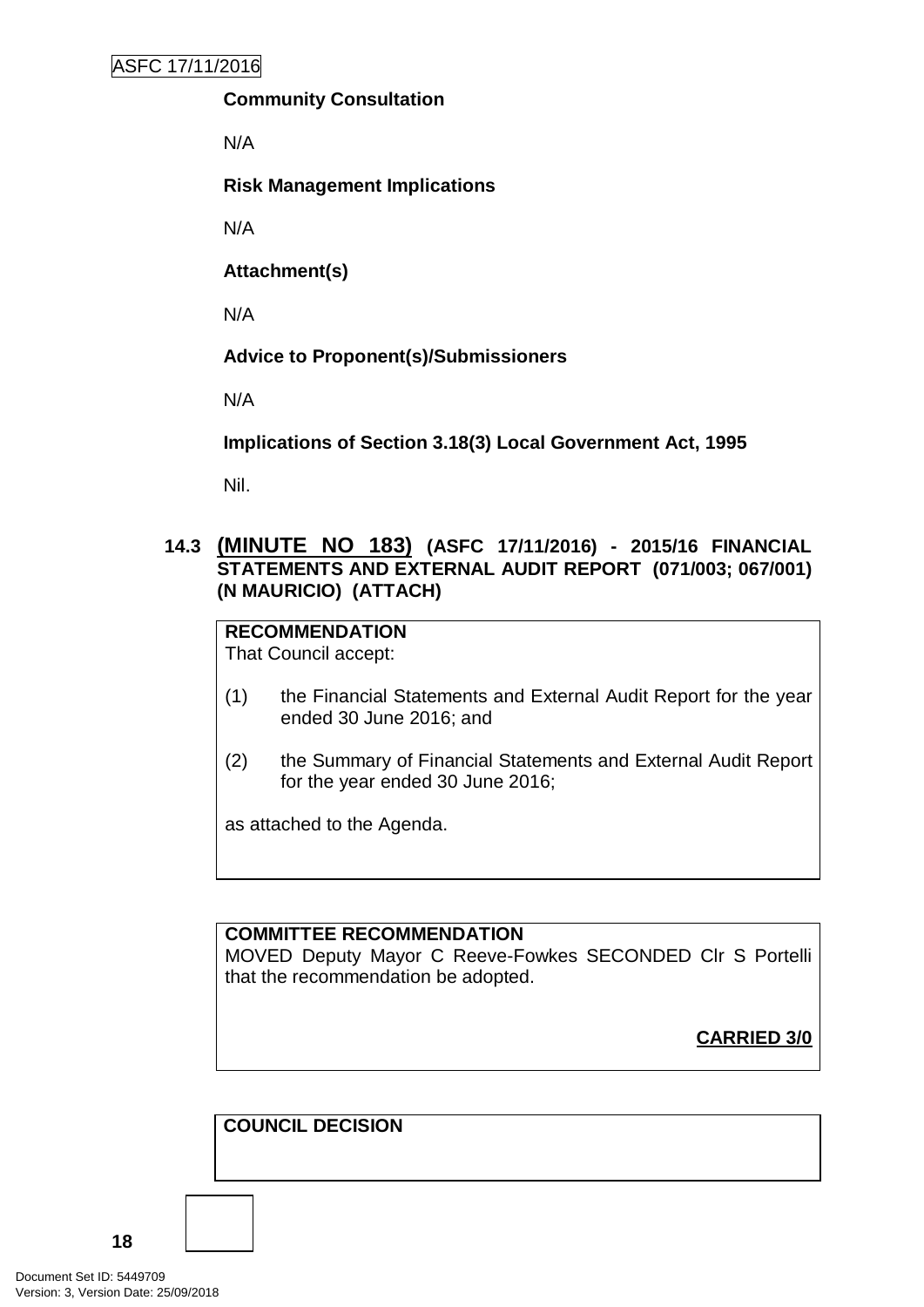Director, Finance & Corporate Services extended the City's appreciation and acknowledgement to Mr Tony Macri and his Staff for the work carried out in the production of the 2015/16 Financial **Statements** 

#### **Background**

As set out in its Terms of Reference, the Audit and Strategic Finance (A&SF) Committee is required to review the City's Annual Financial Report and recommend its adoption to Council,. The Committee is also required to discuss any issues arising from the audit with the Auditor. The Local Government Act 1995 requires the City to meet with the auditor at least once in every year.

The Audit Plan prepared by the City's Auditor (Macri Partners) was submitted to the March meeting of the A&SF Committee and subsequently adopted by Council. This outlined the purpose and scope of the external audit for the 2015/16 financial year and explained the audit approach and methodology.

The Local Government (Audit) Regulations 1996 state that the principal objective of the external audit is to carry out such work as is necessary to form an opinion as to whether:

- (a) the accounts are properly kept; and
- (b) the annual financial report:
	- is prepared in accordance with financial records; and
	- represents fairly the results of the operations of the local government at 30 June in accordance with Australian Accounting Standards and the Local Government Act 1995.

The duties and responsibilities of the A&SF Committee include reviewing Council's draft annual financial report, focusing on:

- 1. accounting policies and practices;
- 2. changes to accounting policies and practices;
- 3. the process used in making significant accounting estimates;
- 4. significant adjustments to the financial report (if any) arising from the audit process;
- 5. compliance with accounting standards and other reporting requirements;
- 6. significant variances from prior years.

#### **Submission**

N/A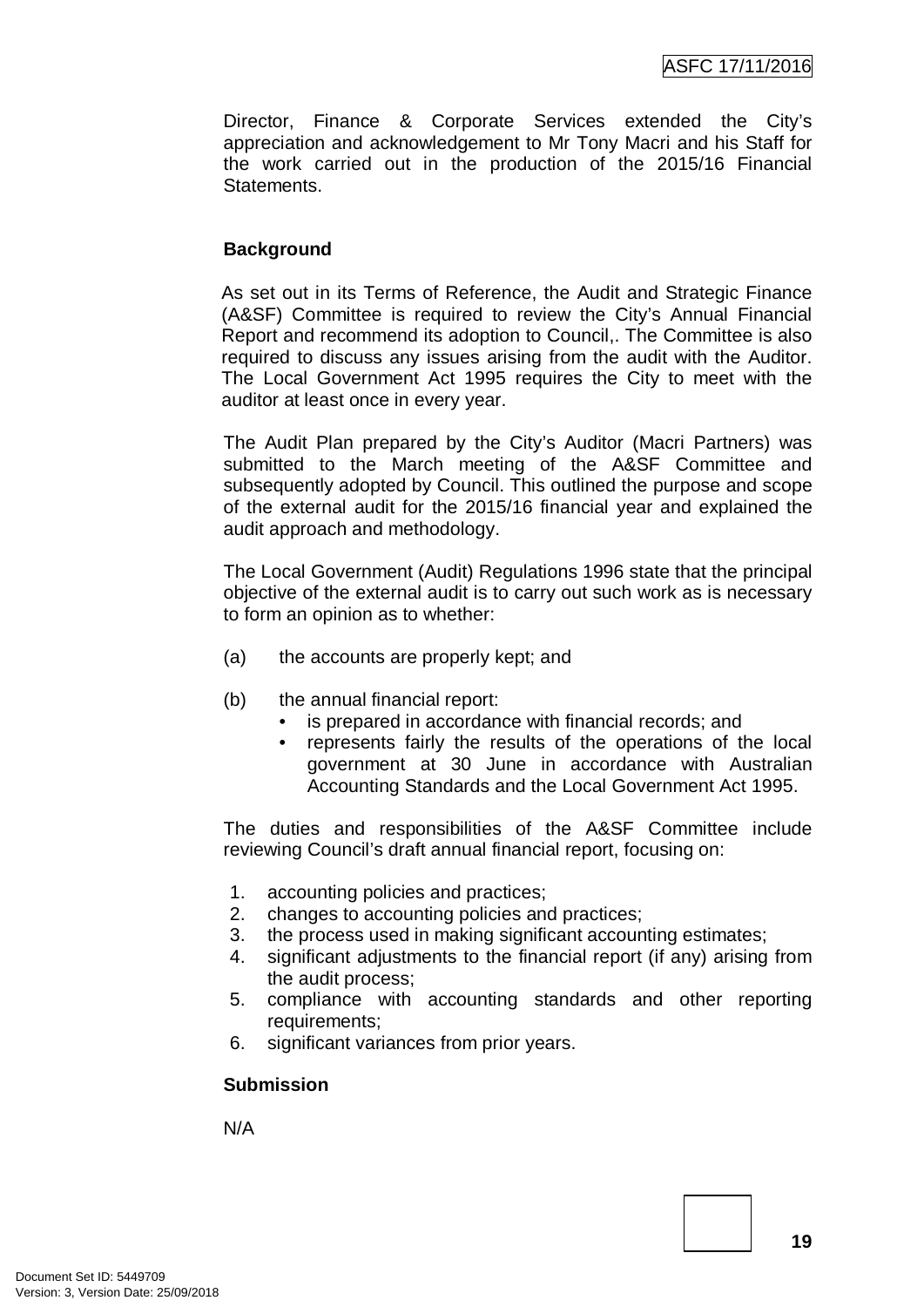#### **Report**

#### 2015/16 - Annual Financial Report

The Annual Financial report is presented to the Audit and Strategic Finance Committee in two formats:

- 1. Financial Statements including all accounting and supporting notes (Detailed).
- 2. Summary Financial Statements excluding all accounting and supporting notes.

The Summary of Financial Statements differs from the full set in that they do not contain the accompanying financial notes and discussion and analysis. Both sets have been approved by the City's Chief Executive Officer and Auditor (Macri Partners).

The Summary of Financial Statements has been prepared specifically for inclusion in the City's Annual Report, as the full set is deemed too lengthy and mostly irrelevant to the intended audience. The full set of Financial Statements will be published separately on the Council's website.

#### Statement of Comprehensive Income

*1. Operating Result*

The City's operating result for 2015/16 came in at \$8.4M, down by \$3.7M on the previous year. Whilst expenditure increased in line with inflationary factors, overall revenue stagnated. This is still a healthy financial result, demonstrating the City generates more than sufficient revenue to cover the cost of depreciation.

Overall, operating revenues of \$129.9M were up \$1.3M year on year. Due to the incorporation of waste charges into the general rates for residential property, like for like comparisons are difficult to make this year. However, revenue from rates, service charges and fees & charges were collectively up \$5.1M (4.6%). Revenue from contributions and interest earnings was little changed year on year. The negative impact on revenue came from operating grants and subsidies, which were down by \$3.8M on last year. This is purely attributable to the changed practice in paying federal financial assistance grants (FAGS), which had been advanced by 50% the previous year but not this year.

Operating expenses were up for the year by \$5.0M (4.3%) to \$121.5M. Employee costs, the City's biggest operational expense item, were up \$2.0M (4.4%) to \$47.1M and in line with budget expectations. Spending on materials and contracts was up 4.0% to \$34.9M (+\$1.4M) and \$1.8M over the adopted budget. This result

Document Set ID: 5449709<br>Version: 3, Version Date: 25/09/2018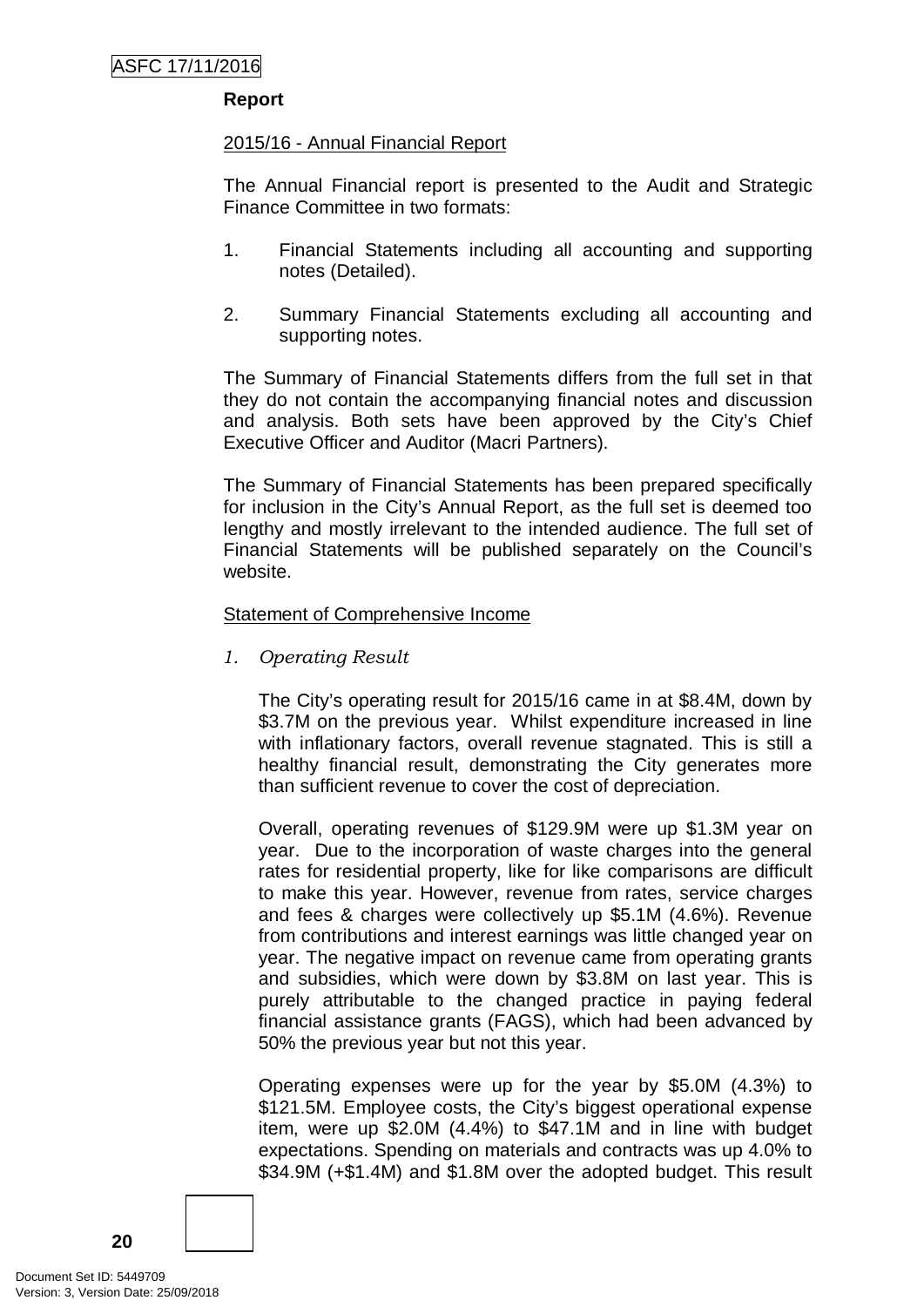#### ASFC 17/11/2016

reflects \$2.0M of soft landscaping cost transferred from the capital budget due to accounting requirements and is not an overall budget variance. Insurance expenses came in \$0.3M (14%) higher than last year at \$2.2M. Back claimed workers compensation was the main reason for this result, as well as additional premium for the Cockburn integrated health and community facility. Interest expenses were minimal at under \$0.1M and relate to self-funding purposes.

Depreciation expense (non-cash) was little changed at \$23.8M, down by \$0.1M on last year. A more accurate reflection of useful life for building assets reduced overall depreciation by \$0.4M, offsetting minor increases across other asset classes. Against the adopted budget, depreciation was down \$2.6M due to the changes to useful life for buildings and the annual revaluation of road assets at the end of the prior financial year.

The consumption of landfill infrastructure assets has this year been accounted for as amortisation, rather than depreciation. This change of classification was recommended by the City's auditor based on accounting standard definitions. The result of \$1.1M was little changed year on year.

*2. Net Result*

Including non-operating activities, the City's net result (before asset revaluations) was up \$20.1M on the previous year to \$51.7M. Although negatively impacted by the \$3.7M decline in the operating result, non-operating activities contributed an additional \$23.8M.

Capital grants and contributions received of \$23.6M were up \$13.3M year on year. \$17.3M represented state and federal grants (up \$10.5M) with \$11.8M relating to funding for the Cockburn ARC project and the balance for road construction projects. Private capital contributions totalled \$6.3M (up \$2.7M) mostly due to the JV partner share of incurred construction costs for Cockburn ARC.

\$9.2M received from the City's Developer Contribution Plans (DCP) has been reported separately from other capital contributions this year. This result is up \$1.0M on last year with \$6.5M received for the community infrastructure plan (up \$0.2M) and \$2.7M for the road infrastructure plans (up \$0.8M).

Infrastructure assets within new subdivisions gifted by developers totalled \$13.1M, slightly lower than the \$13.4M received last year. These assets comprise of roads, drainage and parks infrastructure.

Net profit/loss from the sale of assets was a net \$0.2M, mostly from the sale and trade-in of plant assets. This result was well down on the net profit of \$1.8M last year, with last year benefiting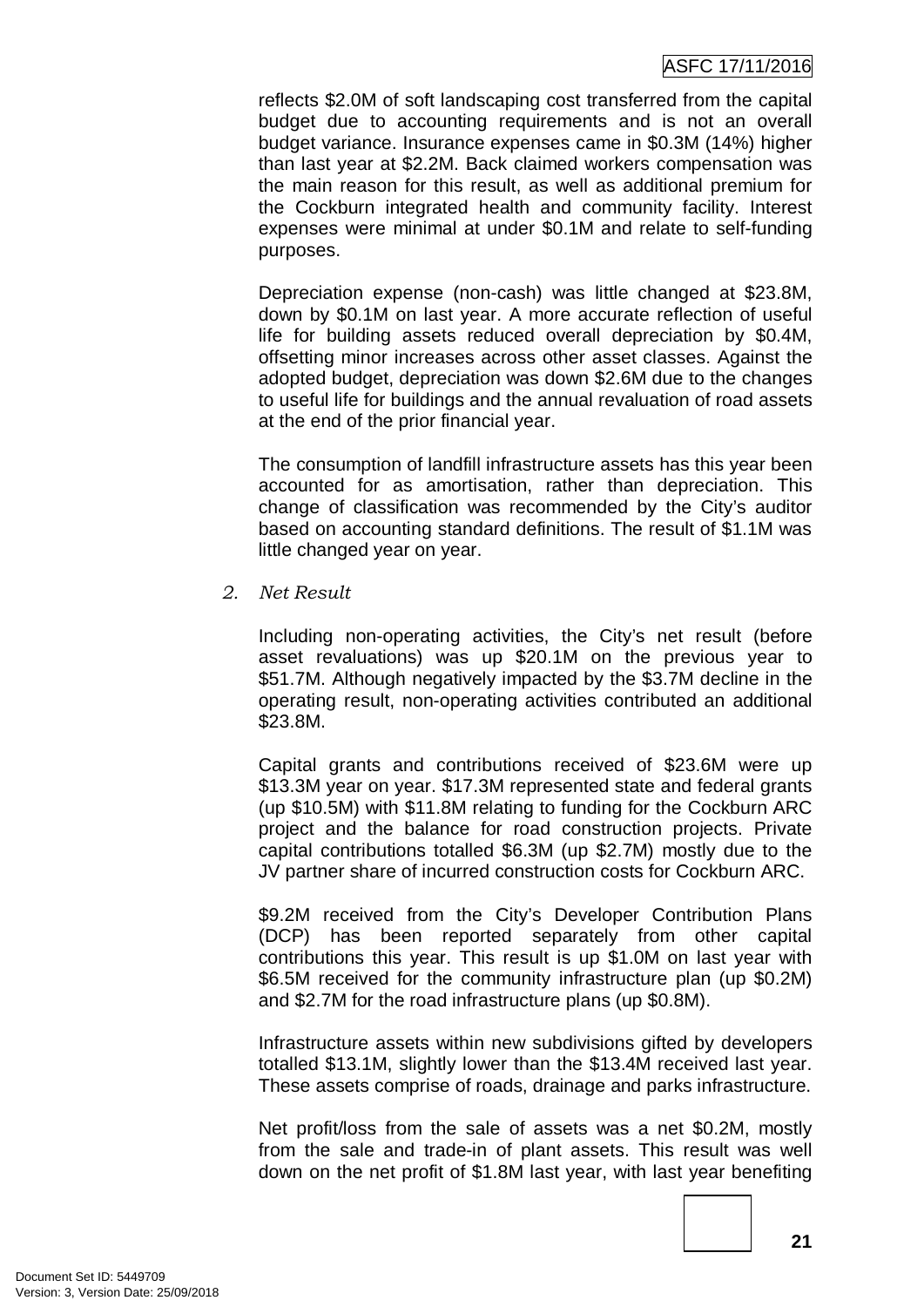from a \$2.0M profit from land sales. This year's only land sale of \$2.4M was close to the book value.

#### Statement of Financial Position

The City's net assets and total equity increased by \$58.9M during the reporting year to \$1,162.8M. This reflects an increase in total assets of \$106.3M, comprising increases in non-current assets of \$75.5M and \$30.8M for current assets. These were offset by an increase in total liabilities of \$47.5M, comprising increases in non-current liabilities of \$30.0M and \$17.5M for current liabilities.

#### *1. Assets*

The increase in current assets of \$30.8M includes an additional \$22.5M in cash and investments, reflecting the greater amount of cash held in financial reserves. Receivables were also higher by \$8.2M, mainly due to the invoiced Cockburn ARC JV contribution.

The increase in non-current assets of \$75.5M comprised a net increase of \$18.9M in the value of infrastructure assets and \$50.7M in property, plant & equipment assets. This increase includes an additional \$53M works in progress (WIP) for buildings, mainly comprising the Cockburn ARC project. Road assets increased by \$14.3M and Parks Infrastructure increased by \$9.9M.

The City also increased the amount of the landfill rehabilitation asset by \$8.0M to \$16.5M. This followed an independent review commissioned by the City during the year into the post-closure rehabilitation requirements for the landfill. This is offset by a noncurrent liability provision for the same amount. There was also a decrease of \$2.3M in the City's equity share of the SMRC joint venture.

*2. Liabilities* 

Current liabilities increased significantly over the year by \$17.5M to \$31.6M, with trade & other payables increasing by \$15.5M to \$23.6M. However, this was impacted by the June end of month payment run being processing at the bank on the 1st July, adding an extra \$6.5M to end of year payables. The June progress claim for Cockburn ARC also added another \$8.4M to the payables. The current liability for borrowings increased by \$1.2M due to the Cockburn ARC \$25M loan drawn down in June. Current leave provisions were also higher by \$0.8M from last year at \$5.4M.

Non-current liabilities increased by \$30.0M from last year, primarily due to an increase in loan borrowings of \$ 22.4M relating to Cockburn ARC. Provisions were also \$8.0M higher due to the previously mentioned increase in expected costs for the landfill site rehabilitation.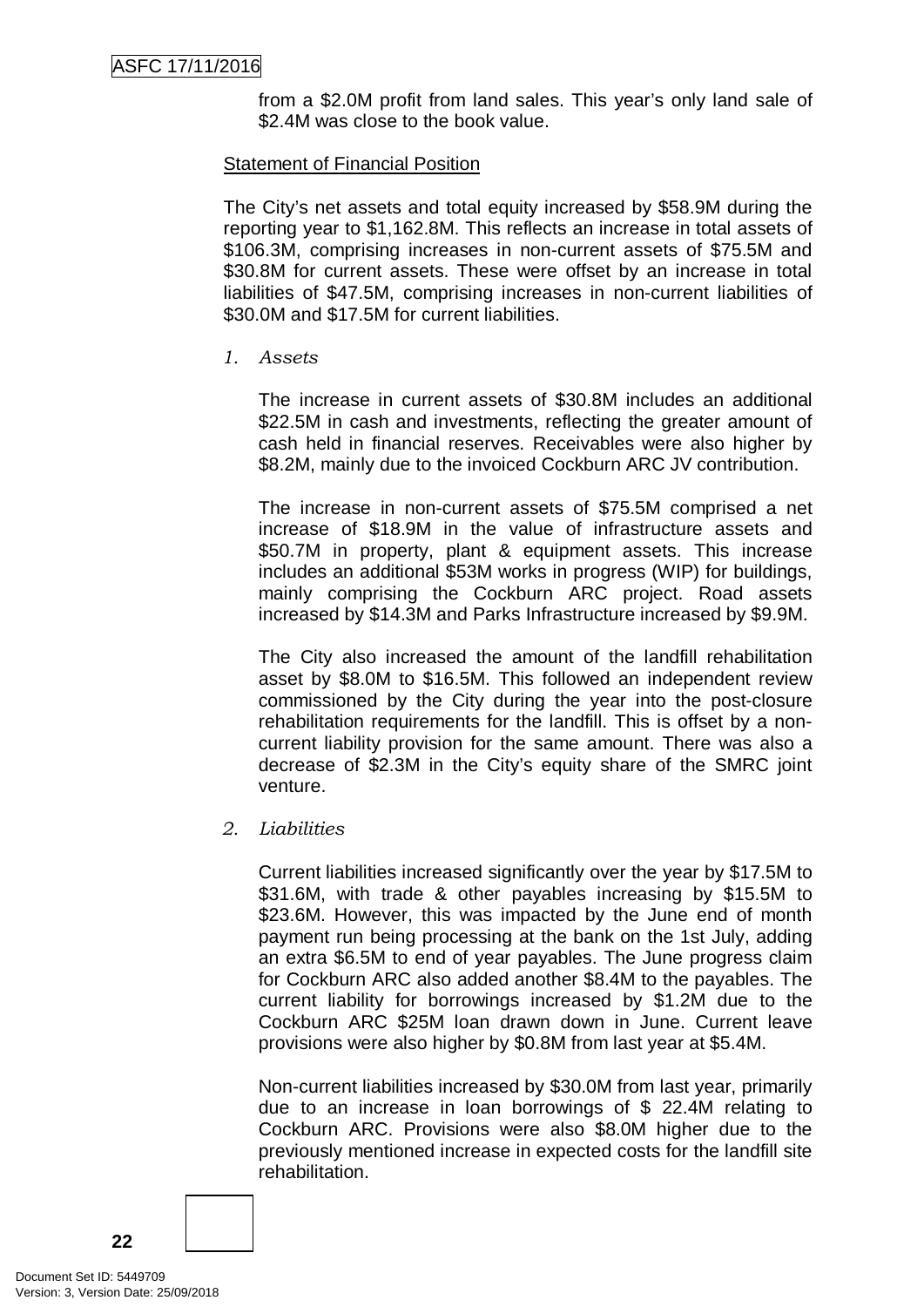#### Changes in Equity

Cash backed reserves held by the City increased by \$19.5M to \$126.6M during the year. Reserves with significant increases included Community Infrastructure (up \$5.9M to \$12.1M), Roads & Drainage Infrastructure (up \$5.0M to \$8.2M) and Major Buildings Refurbishment (up \$4.4M to \$9.8M). The new reserve established to quarantine municipal funding for carried forward projects also added \$4.0M to the increase. Reserves that decreased significantly during the year were the DCP Community Contributions reserve (down \$6.1M to \$10.4M) and the Restricted Grants & Contributions reserve (down \$3.3M to \$2.2M).

The Revaluation Surplus increased by \$7.2M to \$575.4M as a result of the annual management valuation of roads, footpaths, drainage and parks infrastructure.

The City's accumulated surplus increased by \$32.2M to \$460.8M. This represented the \$51.7M net operating surplus result, less the \$19.5M net transfer of funds to financial reserves.

#### Statement of Cash Flows

The City's net incoming cash flows from operating activities increased by \$4.7M to \$41.0M for the reporting year. This reflects the strong financial capacity of the City to continue funding new assets and asset renewals and upgrades as planned for and when they become necessary.

Cash of \$78.0M was outlaid on capital spending, an increase of \$41.5M on the previous year. This mainly reflected increased spending on building construction (up \$46.0M) as a result of Cockburn ARC.

Cash flows from grants and contributions received for the development of assets increased by \$14.3M to \$32.8M, with the increase also attributable to the Cockburn ARC project. Cash received from the sale of assets was down slightly by \$0.5M to \$3.5M.

The City repaid \$1.4M of outstanding borrowings, completing the repayment of the underground power loan and leaving under \$0.1M outstanding on the emergency services building self-funding loan. It also received the \$25.0M borrowing proceeds from the Cockburn ARC loan.

Cash and cash equivalents increased for the year by \$22.5M to \$151.5M strengthening the City's already strong liquidity position.

#### Rate Setting Statement

The City's closing funds position was \$9.27M compared to the balanced budget position contained in the 2015/16 adopted budget. \$6.15M of the closing funds is unspent monies required to complete

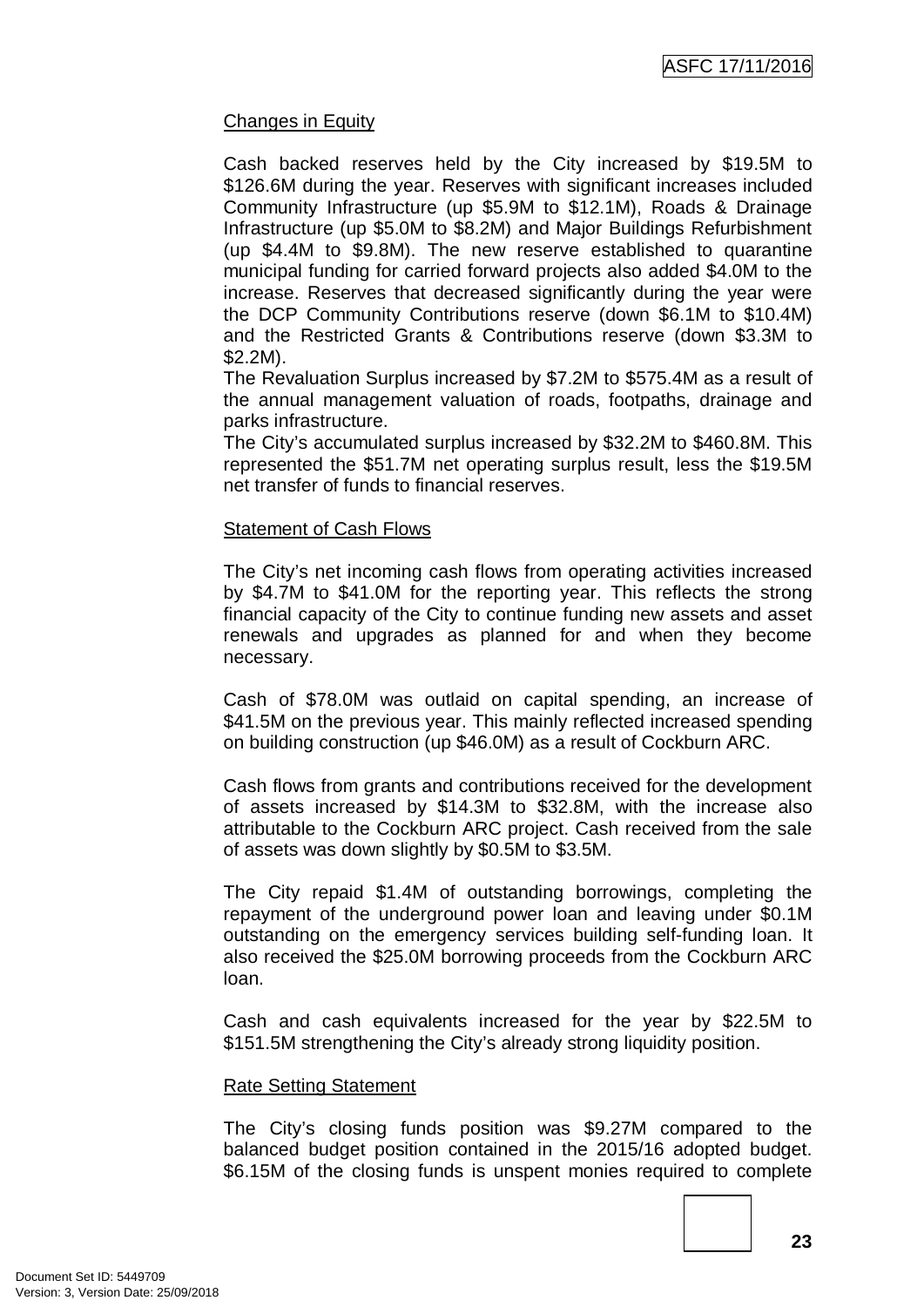carried forward works and projects. The balance of \$3.12M covers the forecast \$3.0M end of year surplus included in the adopted budget for 2016/17, with an additional \$0.12M available to be transferred into financial reserves in accordance with Council's budget policy.

The total amount raised from general rates cannot be compared to the previous year due to the incorporation of waste charges into general rates for residential property. However, the \$91.3M raised was \$2.3M (2.5%) higher than the adopted budget, reflecting strong interim rating from continued development within the City.

#### Financial Ratios

The WA Local Government (Financial Management) Regulations 1996 prescribe seven financial ratios that are to be included in the annual financial report. These ratios are also used by the Department of Local Government and Communities (DLGC) as a measurement of a local government's overall financial health. They form the basis of calculations used for the Financial Health Indicator (FHI) displayed on the MyCouncil website.

| <b>RATIO</b>                      | 2016   | 2015   | <b>Benchmark</b> | High |
|-----------------------------------|--------|--------|------------------|------|
| <b>Current Ratio</b>              | $-211$ | 1 869  | 1.00             |      |
| <b>Asset Sustainability Ratio</b> | 1.399  | 0.378  | חפ ר             | יכי  |
| <b>Debt Service Ratio</b>         | 20.631 | 16.625 | 2.00             | 5.00 |
| <b>Operating Surplus Ratio</b>    | በ በ49  | -0.002 | 0.01             |      |
| Own Source Revenue Ratio          | ററദ    | 0 898  | በ 40             | 0.90 |
| <b>Asset Consumption Ratio</b>    | 714    | በ 712  | 0.50             |      |
| Asset Renewal Funding Ratio       |        | 767    | በ 75             |      |

All seven of the ratios are at or above the DLGC benchmark, with three exceeding the high ratio mark. The Asset Sustainability Ratio has seen a marked improvement due to the capital spending on the Cockburn ARC project. A significant proportion of this spend is essentially renewal expenditure for an existing service providing asset (South Lake Leisure Centre). The auditor has concurred with this treatment following consultation with the DLGC. The Operating Surplus Ratio was also significantly higher this year, as last year's result was adversely impacted by the write-off of parks living landscape assets (trees, plants and turf). The write-off was necessary in order for the City to comply with asset fair value requirements under the WA Local Government (Financial Management) Regulations.

These results combine to produce an FHI score of 89 (compared to 68 last year). This result is more comparable to that for the 2014 year (of 88) and 2013 year (of 85). An FHI result of 70 and above indicates sound financial health according to the DLGC.

#### Audit Report

The 2015/16 Financial Statements were audited by Macri Partners and their assigned Audit Partner, Mr Tony Macri. They were signed off as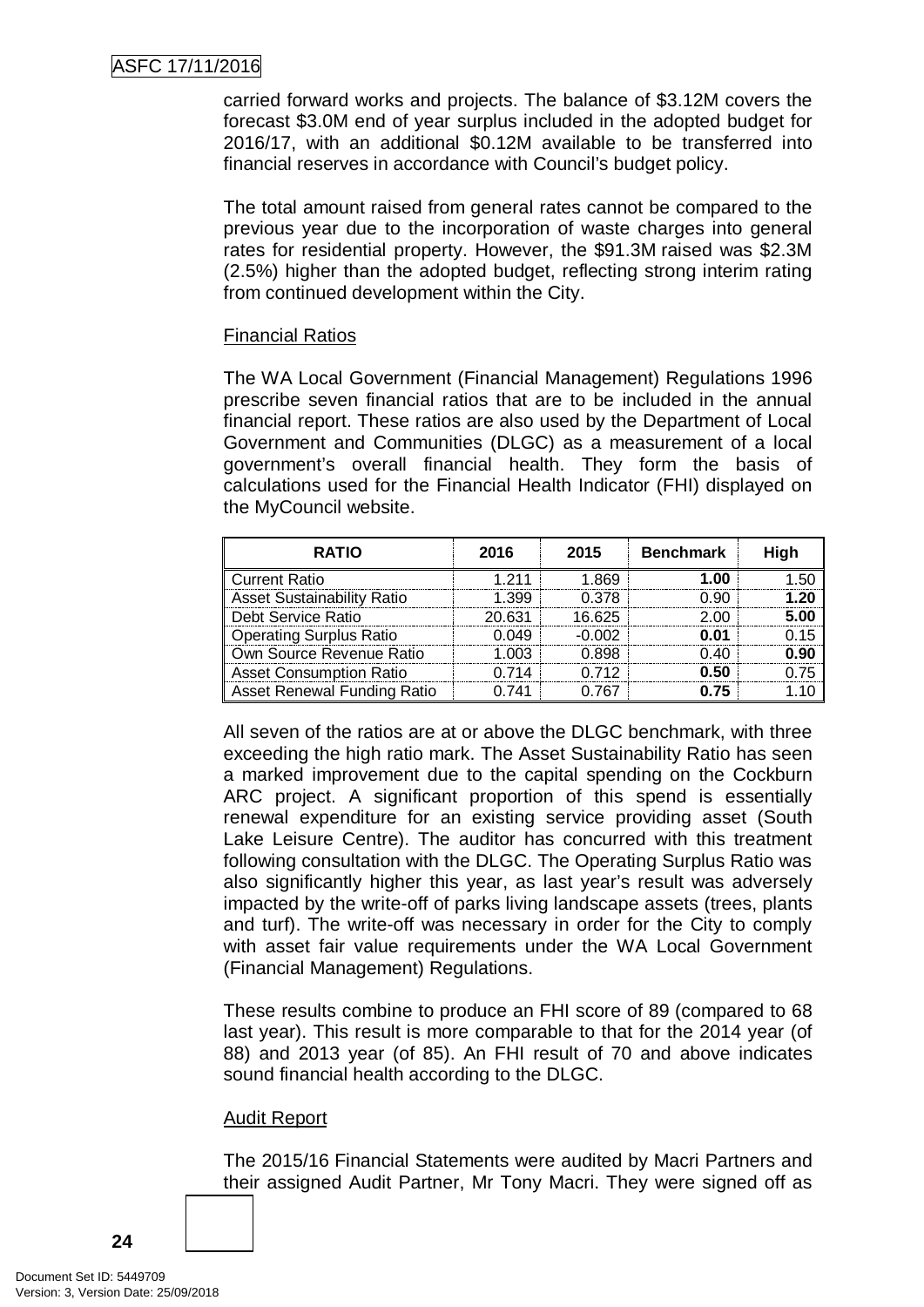being true and fair and without qualification. The Local Government Act requires the City to meet with the auditor at least once in every year and the auditor will be present at the meeting to discuss the audit report and audit findings.

#### **Strategic Plan/Policy Implications**

#### **Leading & Listening**

- Deliver sustainable governance through transparent and robust policy and processes
- Ensure sound long term financial management and deliver value for money

#### **Budget/Financial Implications**

The cost of the external audit is sufficiently covered within the City's annual budget.

#### **Legal Implications**

Local Government Act 1995 Sections 5.54, 6.4, 7.9 and 7.12A Local Government (Audit) Regulations 1996 Regulations 9 and 10

#### **Community Consultation**

N/A

#### **Risk Management Implications**

It is a requirement under the Local Government Act for Council to accept the City's annual report (including the financial report and auditor's report) by no later than 31 December each year. Failure to do so will lead to statutory non-compliance.

#### **Attachment(s)**

- 1. Financial Statements and External Audit Report 30 June 2016
- 2. Summary of Financial Statements and External Audit Report 30 June 2016

#### **Advice to Proponent(s)/Submissioners**

N/A

#### **Implications of Section 3.18(3) Local Government Act, 1995**

Nil.